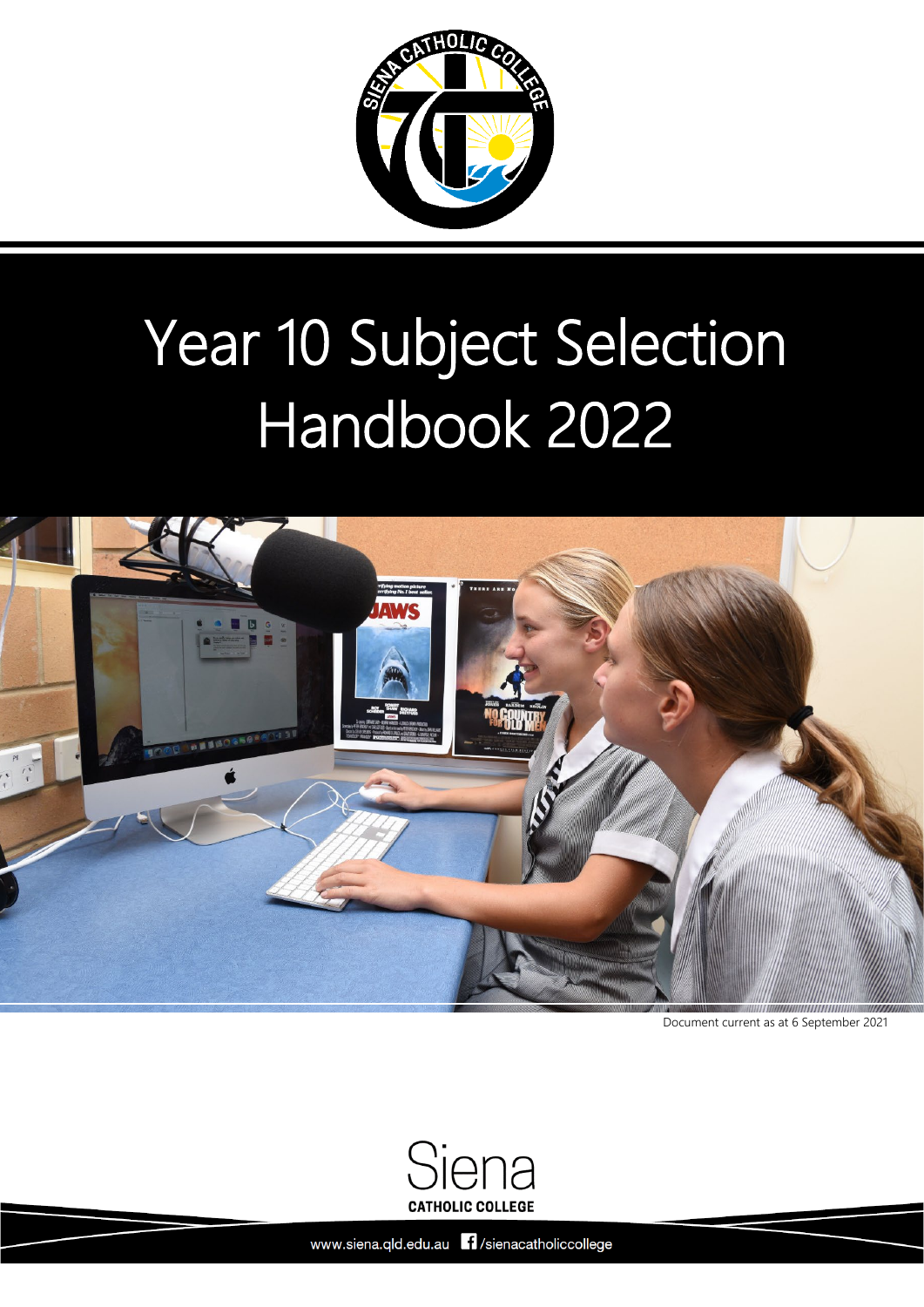## <span id="page-1-0"></span>**Table of Contents**

| HEALTH AND PHYSICAL EDUCATION - HEALTH AND PHYSICAL EDUCATION (PRACTICAL APPLICATIONS OF ANATOMY AND |  |
|------------------------------------------------------------------------------------------------------|--|
|                                                                                                      |  |
| HEALTH AND PHYSICAL EDUCATION - HEALTH AND PHYSICAL EDUCATION (MOVEMENT AND PHYSICAL ACTIVITY)12     |  |
|                                                                                                      |  |
|                                                                                                      |  |
|                                                                                                      |  |
|                                                                                                      |  |
|                                                                                                      |  |
|                                                                                                      |  |
|                                                                                                      |  |
|                                                                                                      |  |
|                                                                                                      |  |
|                                                                                                      |  |
|                                                                                                      |  |
|                                                                                                      |  |
|                                                                                                      |  |
|                                                                                                      |  |
|                                                                                                      |  |
|                                                                                                      |  |
|                                                                                                      |  |
|                                                                                                      |  |
|                                                                                                      |  |
|                                                                                                      |  |
|                                                                                                      |  |
|                                                                                                      |  |
|                                                                                                      |  |
|                                                                                                      |  |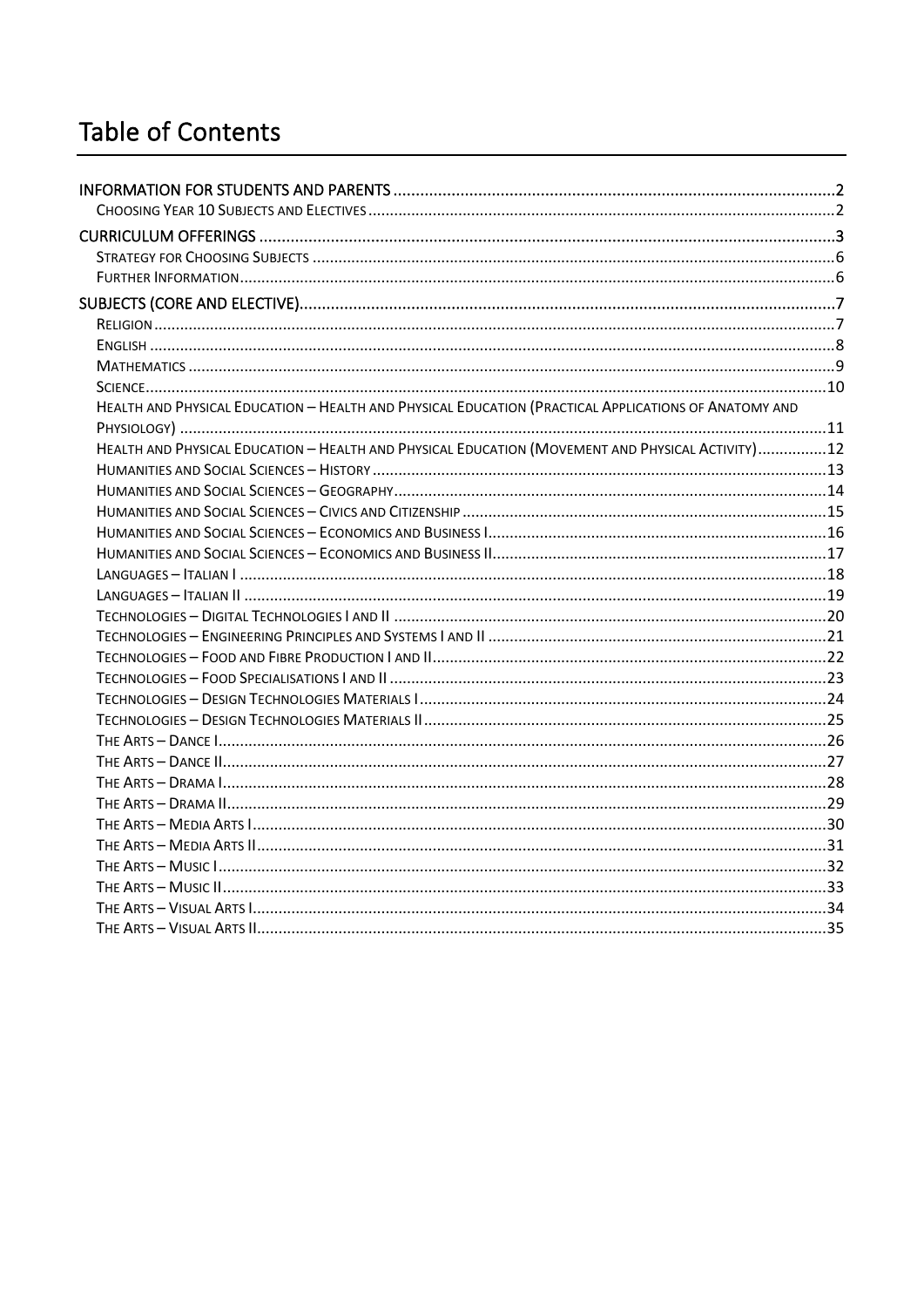# <span id="page-2-0"></span>Information for Students and Parents

## <span id="page-2-1"></span>Choosing Year 10 Subjects and Electives

Year 10 reflects a significant time of transition from the open and experiential Middle Years curriculum to the formality and disciplinary study of the Senior Years.

#### Curriculum Offerings

#### Core Subjects

All students in Year 10 study Religious Education, English, Mathematics and Science across both semesters.

Additionally, each student is also required to complete a minimum of one semester of a Humanities and Social Sciences subject.



#### Elective Subjects

Along with studying the core subjects, Year 10 students are required to select **three elective subjects** and **three reserve elective subjects**). While every attempt will be made to ensure that students are able to study their first choice of elective subjects, the reserve selections will be considered should this not be the case.

The subject descriptions contained in the body of this booklet should be read carefully. In making their choices, students need to carefully consider their strengths, weaknesses and level of interest in various subjects. When selecting elective options for Year 10 consideration should be given to recommendations for students wishing to undertake linked subjects in the senior school.

In Year 10 course material for core and elective options are drawn from Australian Curriculum documents which, in turn, have also informed the QCAA development of Subject Syllabus documents for Year 11 and Year 12 which was implemented in 2019. From this perspective, the best preparation for Year 11 and Year 12 is active engagement with core and elective options linked to subjects that a student wishes to continue with after Year 10.

In Year 11 and 12, students will be required to select one option from each of Religious Education, English and Mathematics plus three other options. The other options may be drawn from the full range of subject offerings, including Vocational Education and Training options.

The table on the following page outlines the links between Year 10 core subjects and electives with the corresponding proposed subject offerings for 2022.

#### Timetable Schedule

The timetable is structured as a 10 day (two week) cycle consisting of 60 periods.

#### Subject Selection Online

Subject selections are facilitated through an online subject selection system.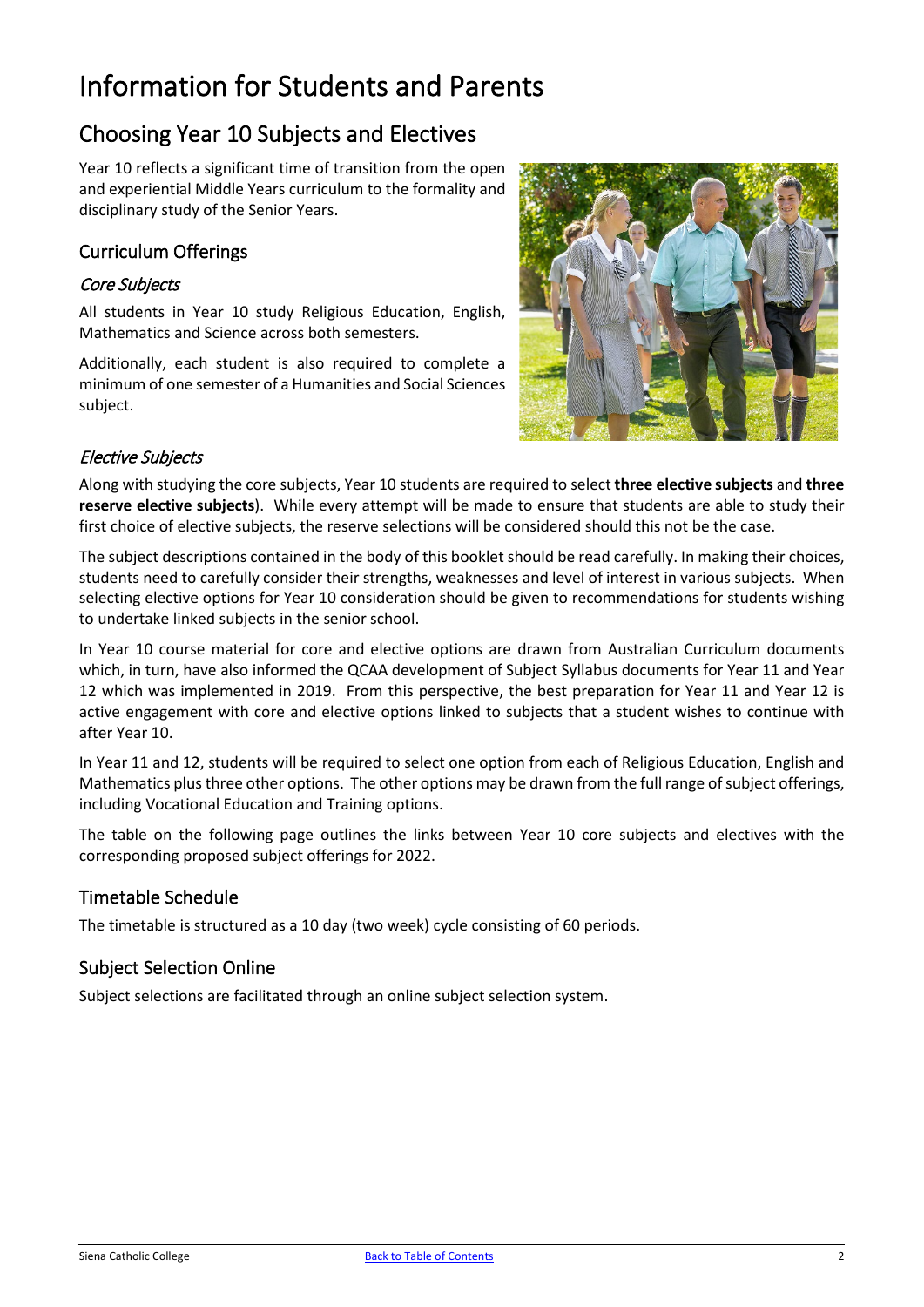# <span id="page-3-0"></span>Curriculum Offerings

| Year 10 Core Subjects          | Semester<br>Length | <b>Type</b> | Year 11/12 Subject Link                                             |
|--------------------------------|--------------------|-------------|---------------------------------------------------------------------|
| 10RE - Religion                | $\overline{2}$     | Core        | ■ Study of Religion<br>Religion & Ethics1                           |
| 10ENG - English                | $\overline{2}$     | Core        | <b>Essential English1</b><br>$\blacksquare$ English<br>■ Literature |
| 10MATC1 - Mathematics          | $\overline{2}$     | Core        | ■ Essential Mathematics1<br>■ General Mathematics                   |
| 10MATC2 - Mathematics Advanced | $\overline{2}$     | Core        | ■ Mathematics Methods<br>• Specialist Mathematics                   |
| 10SCI – Science                | $\overline{2}$     | Core        | ■ Biology<br>• Chemistry<br>• Physics<br>• Psychology               |

| Year 10 Elective Subjects                                                                                                                        | Semester<br>Length | <b>Type</b>     | Year 11/12 Subject<br><b>Links</b>                                                                                             | Semester<br><b>Offered</b> |
|--------------------------------------------------------------------------------------------------------------------------------------------------|--------------------|-----------------|--------------------------------------------------------------------------------------------------------------------------------|----------------------------|
| <b>Health and Physical Education</b>                                                                                                             |                    |                 |                                                                                                                                |                            |
| 10HPE - Health and Physical Education<br>(Practical Applications of Anatomy and<br>Physiology)                                                   | $\mathbf{1}$       | Elective        | ■ Health Education<br>• Physical Education<br><b>Cert III in Fitness</b> <sup>1,2</sup>                                        |                            |
| 10HPEM - Health and Physical Education<br>(Movement and Physical Activity)                                                                       | 1                  | Elective        |                                                                                                                                |                            |
| <b>Humanities and Social Sciences</b><br>Students are required to select at least one HAS subject, additional HAS subjects may also be selected. |                    |                 |                                                                                                                                |                            |
| 10HIS - History                                                                                                                                  | $\mathbf{1}$       | Elective        | ■ History                                                                                                                      | 1 & 2                      |
| 10GEO - Geography (Our Changing World)                                                                                                           | $\mathbf{1}$       | Elective        | Geography<br>" Legal Studies<br><b>Business</b><br>■ Business Studies <sup>1</sup><br>Diploma in in<br>Business <sup>1,2</sup> | 1 & 2                      |
| 10CIV - Civics and Citizenship (Government,<br>Democracy and Legal Studies)                                                                      | $\mathbf{1}$       | <b>Elective</b> |                                                                                                                                | 1&2                        |
| 10ECBUSC1 – Economics and Business                                                                                                               | $\mathbf{1}$       | Elective        |                                                                                                                                | $\mathbf{1}$               |
| 10ECBUSC2 – Economics and Business<br>(Financial Literacy)                                                                                       | $\mathbf{1}$       | Elective        |                                                                                                                                | $\overline{2}$             |

*Continued next page*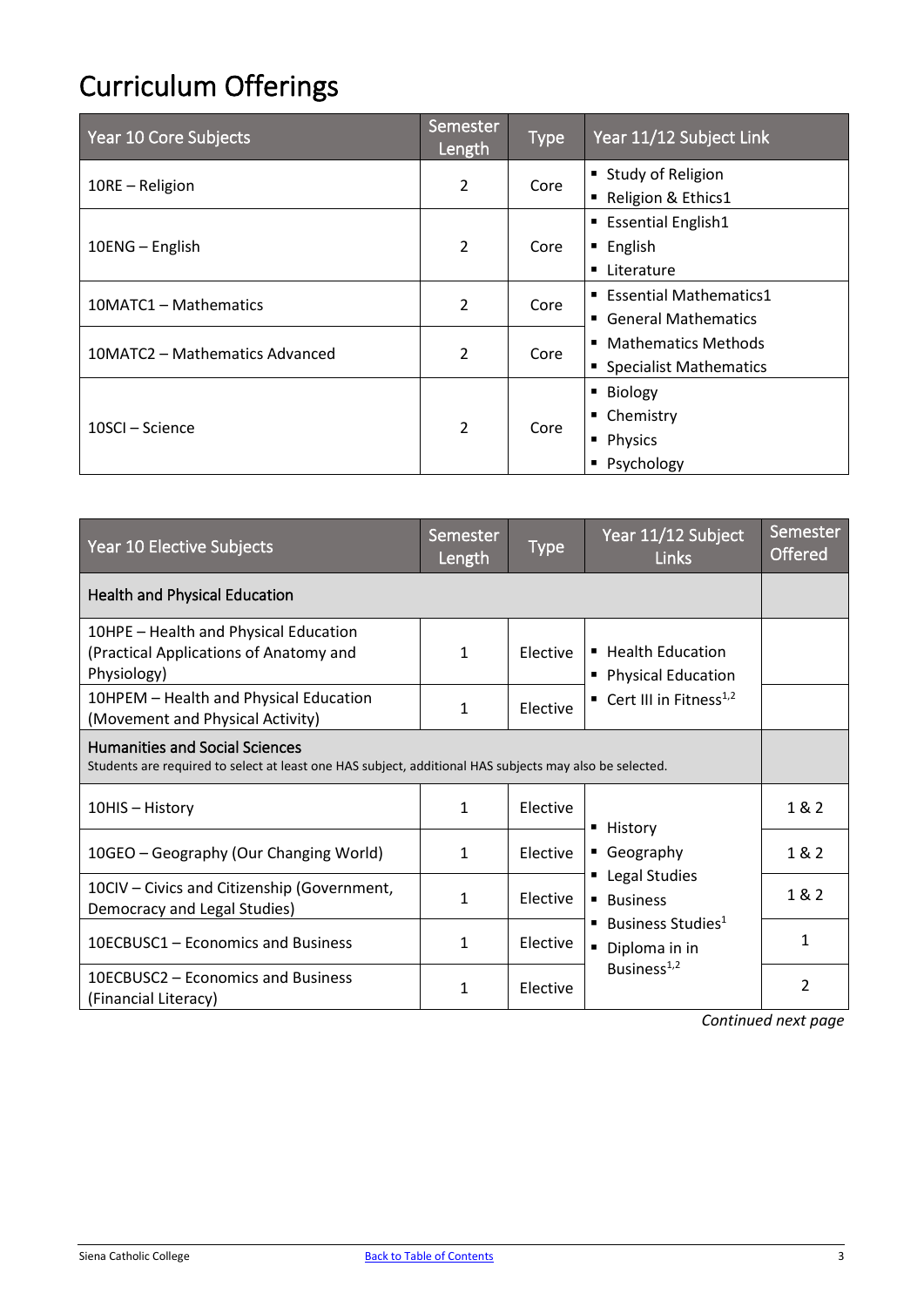| Year 10 Elective Subjects                                          | Semester<br>Length | <b>Type</b> | Year 11/12 Subject<br><b>Links</b>                                                                                                                                 | Semester<br>Offered |
|--------------------------------------------------------------------|--------------------|-------------|--------------------------------------------------------------------------------------------------------------------------------------------------------------------|---------------------|
| <b>Languages</b>                                                   |                    |             |                                                                                                                                                                    |                     |
| 10ITLC1 - Italian (Family, Friends and<br>Travel)                  | $\mathbf{1}$       | Elective    | Italian                                                                                                                                                            | 1                   |
| 10ITLC2 - Italian (Creativity, Italian Style,<br>and Who are You?) | $\mathbf{1}$       | Elective    |                                                                                                                                                                    | 2                   |
| <b>Technologies</b>                                                |                    |             |                                                                                                                                                                    |                     |
| 10DIGTEC - Digital Technologies I                                  | $\mathbf{1}$       | Elective    | <b>Digital Solutions</b>                                                                                                                                           | 1                   |
| 10DTMAT - Design Technology Materials I                            | $\mathbf{1}$       | Elective    | • Design<br>· Industrial<br>Technology Skills <sup>1</sup><br>Certificate 1 in<br>Construction <sup>1,2</sup><br>• Industrial Graphics<br>Skills <sup>1</sup>      | $\mathbf{1}$        |
| 10DTEPS - Engineering Principles and<br>Systems I                  | $\mathbf{1}$       | Elective    |                                                                                                                                                                    | $\mathbf{1}$        |
| 10DTFPP - Food and Fibre Production I                              | $\mathbf{1}$       | Elective    | ■ Food and Nutrition<br>Certificate II in<br>Hospitality /<br>Certificate III in<br>Tourism <sup>2</sup>                                                           | $\mathbf{1}$        |
| 10DTFS - Food Specialisation I                                     | 1                  | Elective    |                                                                                                                                                                    | $\mathbf{1}$        |
| 10DIGTEC - Digital Technologies II                                 | $\mathbf{1}$       | Elective    | <b>Digital Solutions</b>                                                                                                                                           | 2                   |
| 10DTMAT - Design Technology Materials II                           | 1                  | Elective    | • Design<br>· Industrial<br>Technology Skills <sup>1</sup><br>Certificate 1 in<br>Construction <sup>1,2</sup><br><b>Industrial Graphics</b><br>Skills <sup>1</sup> | $\overline{2}$      |
| 10DTEPS - Engineering Principles and<br>Systems II                 | $\mathbf{1}$       | Elective    |                                                                                                                                                                    | 2                   |
| 10DTFPP - Food and Fibre Production II                             | $\mathbf{1}$       | Elective    | ■ Food and Nutrition<br>Certificate II in<br>Hospitality /<br>Certificate III in<br>Tourism <sup>2</sup>                                                           | $\overline{2}$      |
| 10DTFS - Food Specialisation II                                    | $\mathbf{1}$       | Elective    |                                                                                                                                                                    | $\overline{2}$      |

*Continued next page*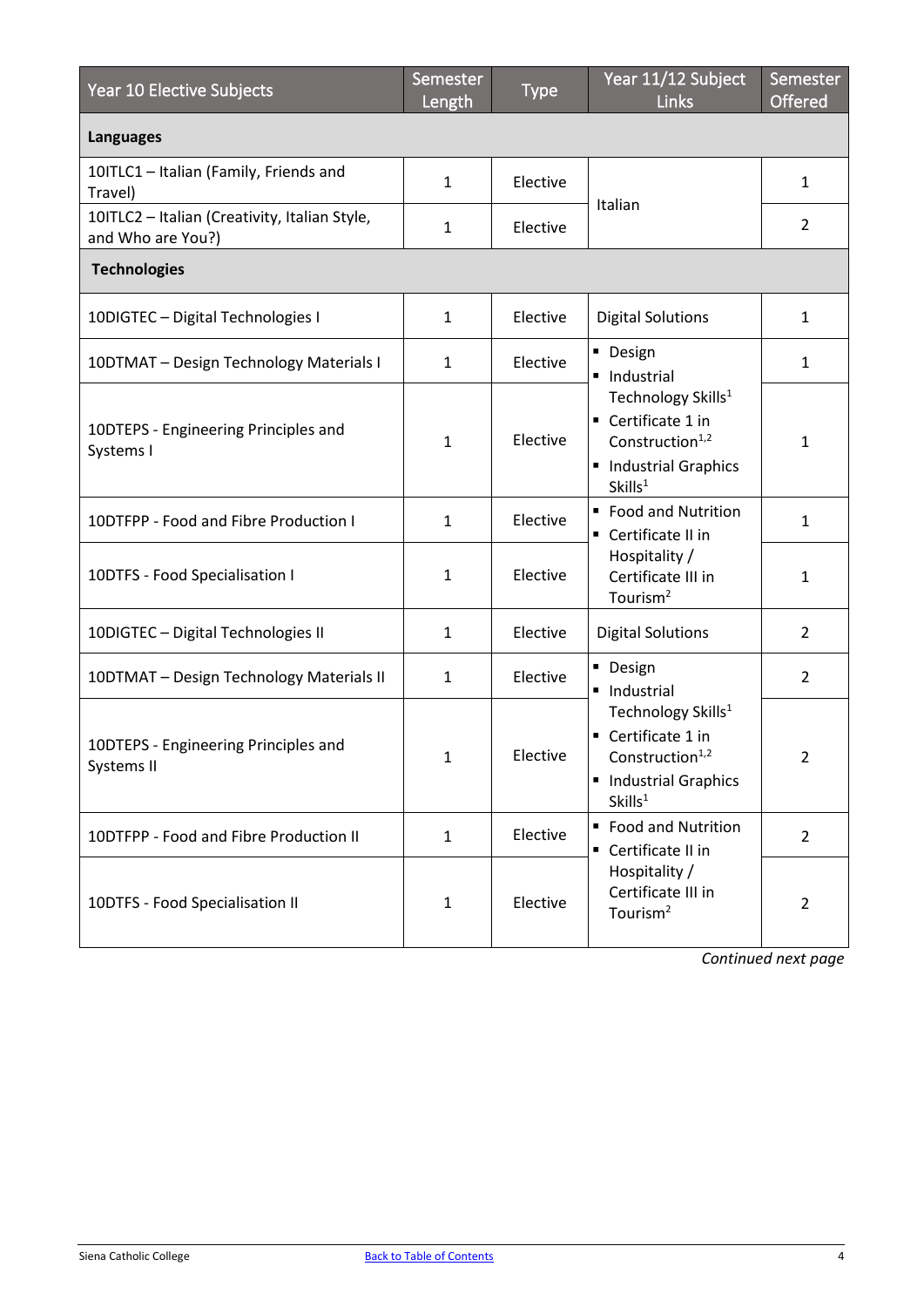| Year 10 Elective Subjects | Semester<br>Length | <b>Type</b> | Year 11/12<br><b>Subject Links</b> | Semester<br><b>Offered</b> |
|---------------------------|--------------------|-------------|------------------------------------|----------------------------|
| <b>The Arts Electives</b> |                    |             |                                    |                            |
| 10DANC1 - Dance I         | $\mathbf{1}$       | Elective    | Dance                              | 1                          |
| 10DANC2 - Dance II        | 1                  | Elective    |                                    | $\overline{2}$             |
| 10DRAC1 - Drama I         | 1                  | Elective    | Drama                              | 1                          |
| 10DRAC2 - Drama II        | $\mathbf{1}$       | Elective    |                                    | $\overline{2}$             |
| 10MEDAC1 - Media Arts I   | $\mathbf{1}$       | Elective    | Film, Television &<br>New Media    | 1                          |
| 10MEDAC2 - Media Arts II  | $\mathbf{1}$       | Elective    |                                    | $\mathcal{P}$              |
| 10MUSC1 - Music I         | $\mathbf{1}$       | Elective    | Music                              | 1                          |
| 10MUSC2 - Music II        | $\mathbf{1}$       | Elective    |                                    | $\overline{2}$             |
| 10VARTC1 - Visual Arts I  | 1                  | Elective    | Visual Art                         | $\mathbf{1}$               |
| 10VARTC2 - Visual Arts II | 1                  | Elective    |                                    | $\overline{2}$             |

<sup>1</sup>Applied Subject - Only one of these subjects can contribute to the calculation of a student's ATAR

<sup>2</sup>Vocational Education and Training Subject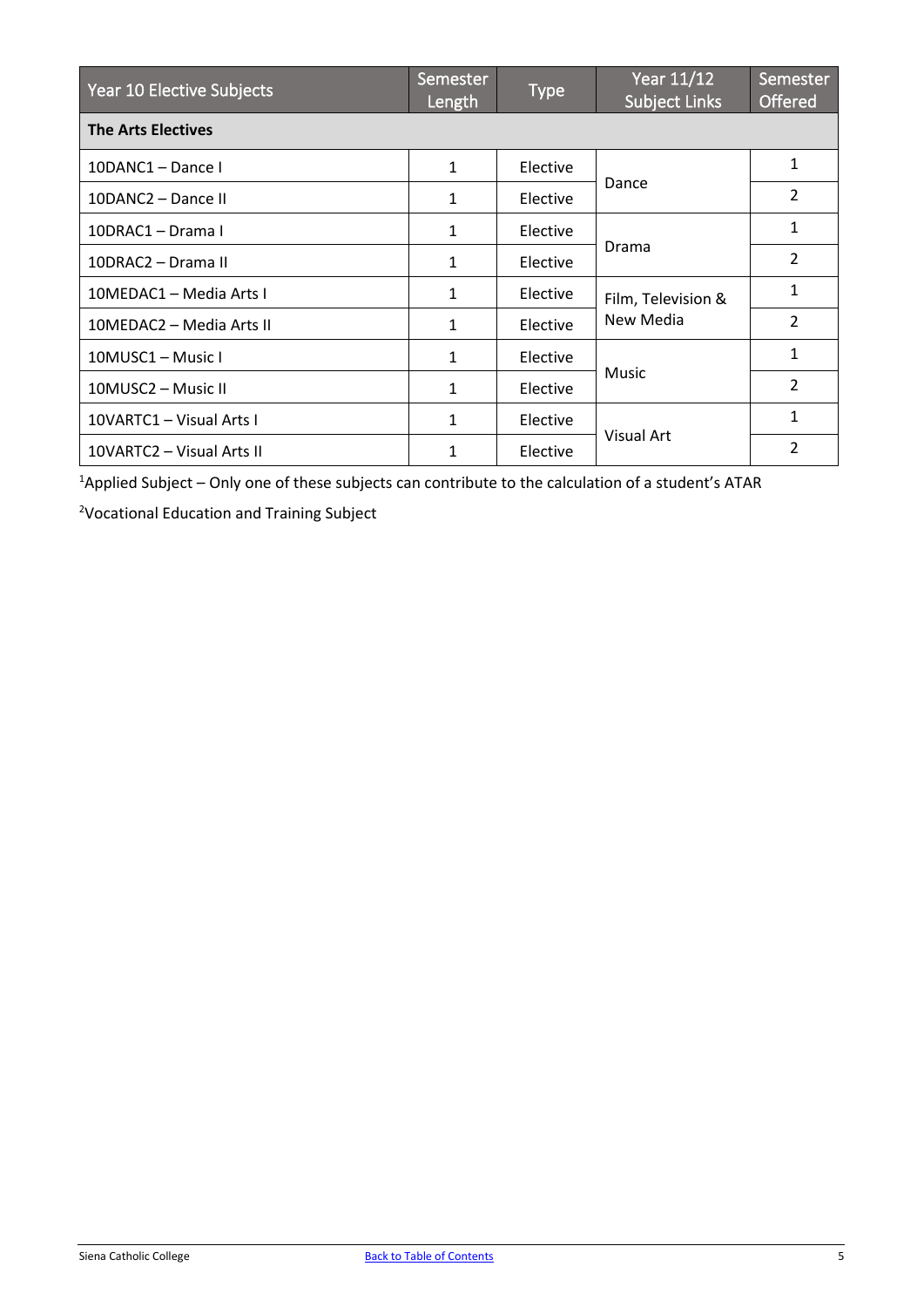## <span id="page-6-0"></span>Strategy for Choosing Subjects

As a basic strategy, it is suggested that you choose subjects:

- **n** that you enjoy
- in which you have already had some success
- which may help you reach a chosen career
- that lead to subjects you may be considering for your senior phase of learning (Year 11 and 12)
- which will develop skills, knowledge and attitudes useful throughout your life

It is important to remember that you are an individual, and that your particular needs and requirements in subject selection will be quite different from those of other students. This means that it is unwise to either take or avoid a subject because:

- someone told you that you will like or dislike it
- your friends are or are not taking it
- vou like or dislike the teacher

## <span id="page-6-1"></span>Further Information

#### Homework/Study

Each student should endeavour to complete approximately 1 to 1½ hours of homework/study each night during Year 10. This can take the form of work set by the teacher, a review of the day's work or general revision of work completed earlier in the semester. Homework/study should be done under conditions where distractions, such as television, are kept to a minimum.

#### Assessment Policy and Guidelines

During the course of the students' schooling they will be required to complete assessment tasks and submit work to teachers for evaluation. The assessment tasks may include research or practical assignments, performances, essays and formal examinations.

Guidelines related to the completion and submission of assessment tasks may be found on the Parent and Student Portal. Parents and students are encouraged to familiarize themselves with expectations in this area.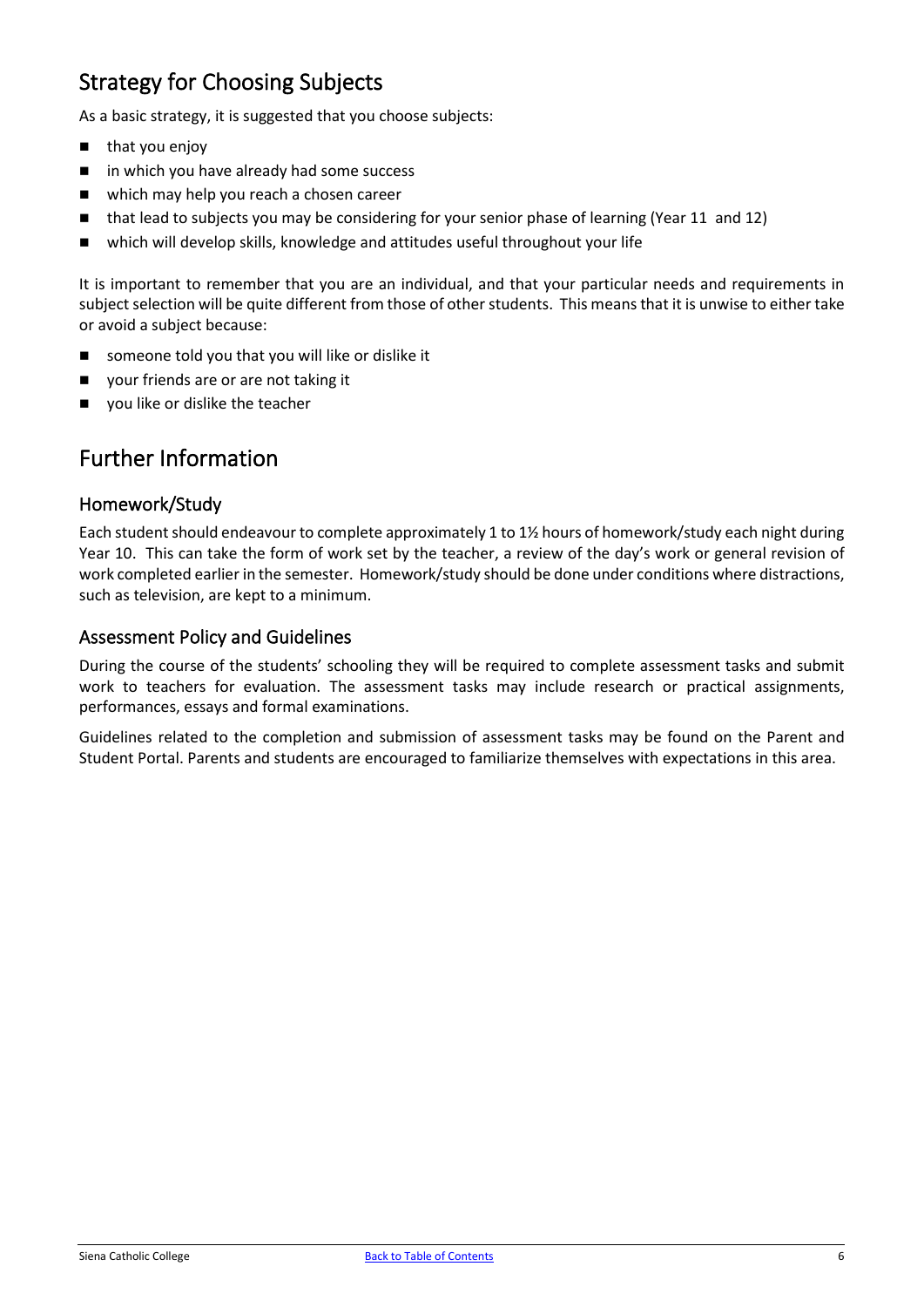# <span id="page-7-0"></span>Subjects (Core and Elective)

## <span id="page-7-1"></span>Religion

Core Subject – Compulsory

**Subject Title:** 10RE – Religion

#### Subject Overview

Catholic Education is a lifelong experience, inviting all involved to be anchored in a vision that is personal and public, reflective and active, nurturing and transformative. Religious Education comprises two complementary dimensions – teaching people to be religious and teaching people about Religion.

Teaching people to be religious is a faith development activity focused on nurturing the religious, spiritual and faith growth of students. At Siena, this occurs in the context of the school and the wider community. It encompasses a range of activities, both in and out of the classroom, all of which help to create a sense of purpose and identity in a community that values right relationships, compassion and justice. Our involvement in the Community Assistance Program during Year 10 Religious Education classes is one way we show this commitment.

Teaching people about Religion is an educational activity focused on teaching and learning. It utilises a range of learning processes and resources that are designed to develop student's knowledge and understanding, so that they will have the skills to participate critically and effectively in the life of their faith communities and the wider society.

Through engagement with both dimensions of Religious Education, students are challenged to be authentic witnesses to the mission of Jesus Christ in the world.

The Religion Curriculum involves four interrelated strands: Sacred Texts, Beliefs, Church, and Christian Life, all of which are integrated across a variety of topics.

#### Topics include:

- **The Mystery of God**
- World Religions their core beliefs and practices
- The God of Hebrew and Christian Scriptures
- Christian Spiritual Writings
- Personal and communal prayer

#### Assessment

Students' understanding of Religion will be assessed through a variety of methods, including but not limited to:

- Formal Letter or Feature Article
- **Investigation (inquiry response)**
- Extended, written response
- Response to Stimulus Examination

#### Further Comments

Religious Education is a compulsory subject in the Senior School with the Junior Religious Education program providing access to:

- Study of Religion
- Religion & Ethics

#### Cost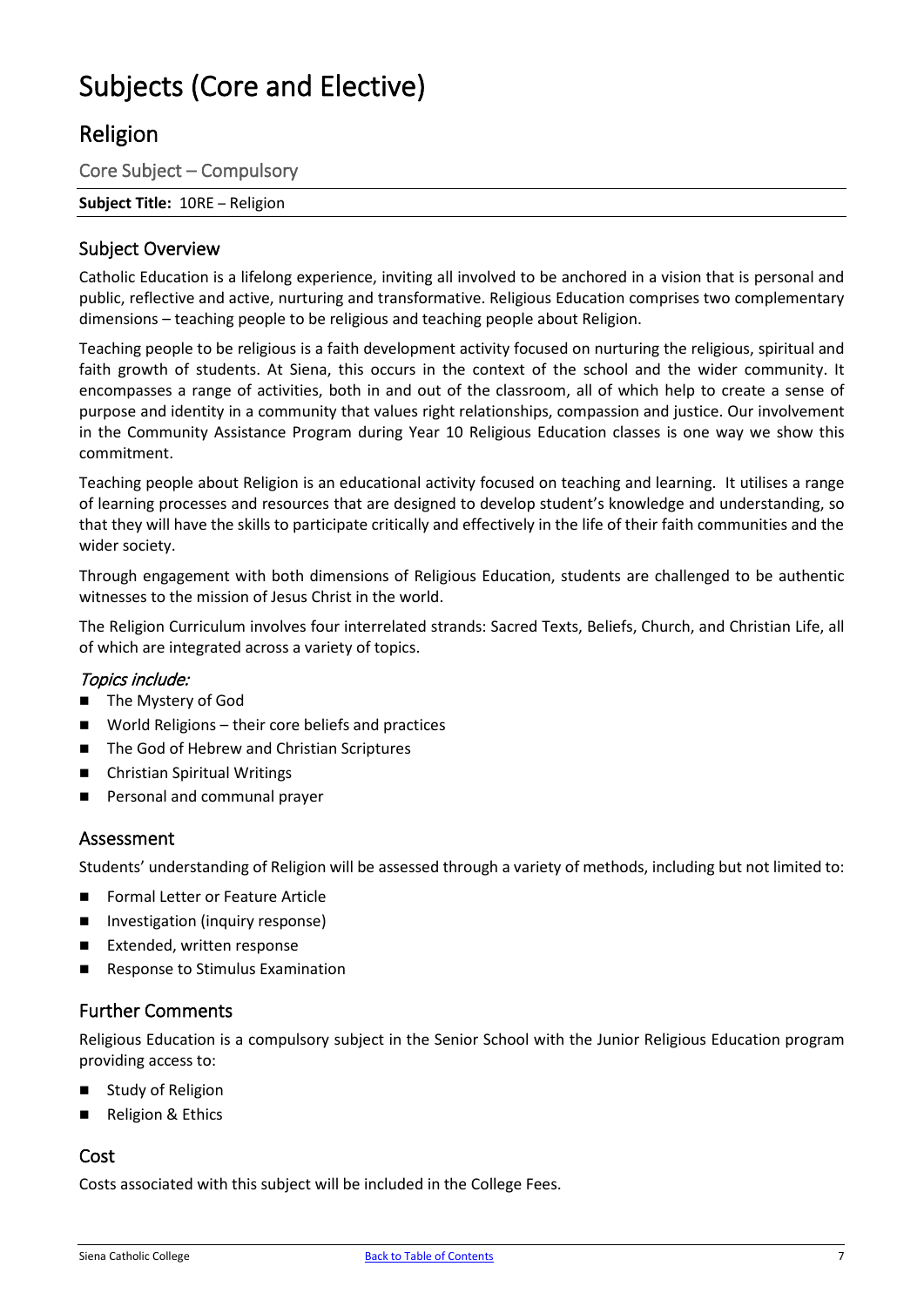## <span id="page-8-0"></span>English

Core Subject – Compulsory

#### **Subject Title:** 10ENG – English

#### Subject Overview

The English course aims to educate students so they will use English to engage with and construct discerning responses to texts from literature, the media and popular culture. The course is reflective of expectations outlined in ACARA (Australian Curriculum, Assessment and Reporting Authority).

This course is organised to engage students with a range of subject matter, language features, thinking processes, and written and oral skills. The course will comprise of four units of work:

- Historical context explored through a novel (narrative writing)
- Gender Representations stereotypes in *Romeo and Juliet* (analytical essay)
- Documentaries a study of genres, purpose and impact (feature article)
- Lyrics of Protest exploring context, audience impact, and techniques (persuasive speech)

This English course supports students in developing the skills of analysis in response to other texts and also continues to develop the quality of their written and oral communication.

The units of work are taught so that all associated skills, knowledge and procedures extend from Year 9 and prepare students for Year 11 English.

#### Further Comments

English is a compulsory subject in the Senior School with the Junior English program providing access to:

- **E** Essential English
- English
- Literature

#### Cost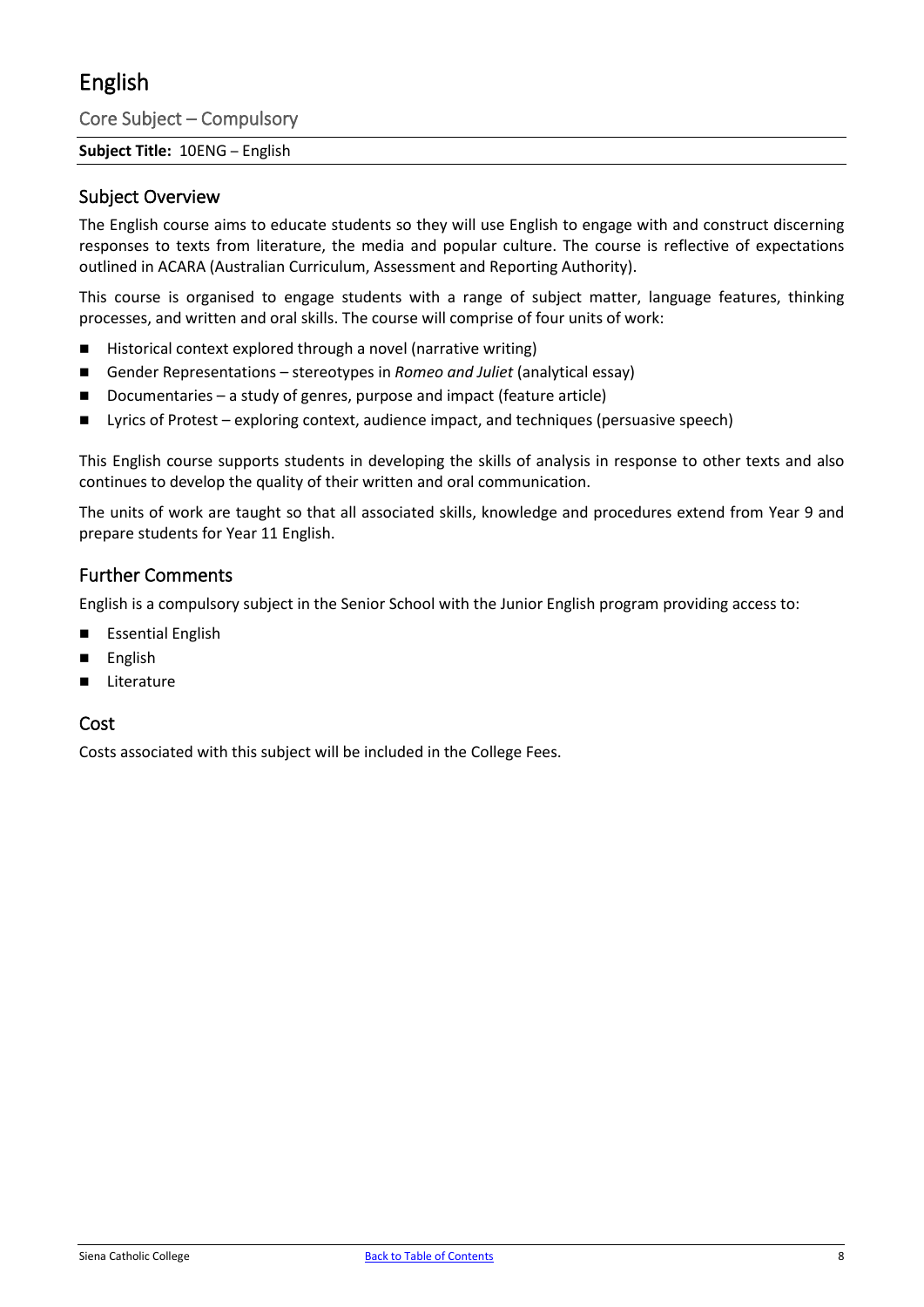## <span id="page-9-0"></span>**Mathematics**

Core Subject – Compulsory

**Subject Title:** 10MATC1 – Mathematics 10MATC2 – Mathematics Advanced

#### Subject Overview

All Year 10 Mathematics students will be exposed to a wide range of mathematical understandings, processes and skills in ways that encourage them to develop an appreciation of the power and beauty of Mathematics and its usefulness in our society.

Students will complete topics from the Australian Curriculum in the following strands:

- Number
- **Measurement**
- Algebra
- Geometry
- Statistics and Probability

#### Assessment

Students in all units will be assessed through tests each semester and an assignment.

The following criteria will be assessed:

- Fluency and understanding
- **Problem solving and reasoning**

Mathematics units will be offered sequentially across Semester 1 and 2 in 2 levels:

- Mathematics
- Mathematics Advanced

At the end of Year 9, students should assess how they are performing in their current course and decide on the course most applicable to them. Only those students maintaining a solid B level in Year 9 should elect to do the Mathematics Advanced course.

#### Mathematics

The Mathematics course covers both purely mathematical and life-related aspects. Emphasis is on ensuring that students have a solid skills grounding for Senior Mathematics. They are also given support in developing problem solving skills. Students who undertake Mathematics at this level would normally take Essential Mathematics or General Mathematics in Year 11 and 12.

#### Mathematics Advanced

The subject matter for Year 10 Mathematics Advanced will be taught at an accelerated rate. The students will be challenged by more exposure to content and problem-solving activities at the upper end of the complexity and initiative continuum. Completion of these units will allow students access to General Mathematics, Mathematics Methods and Mathematics Specialist in Year 11 and 12. Only those students maintaining a solid B level in Year 9 should elect to do the Advanced course.

#### Cost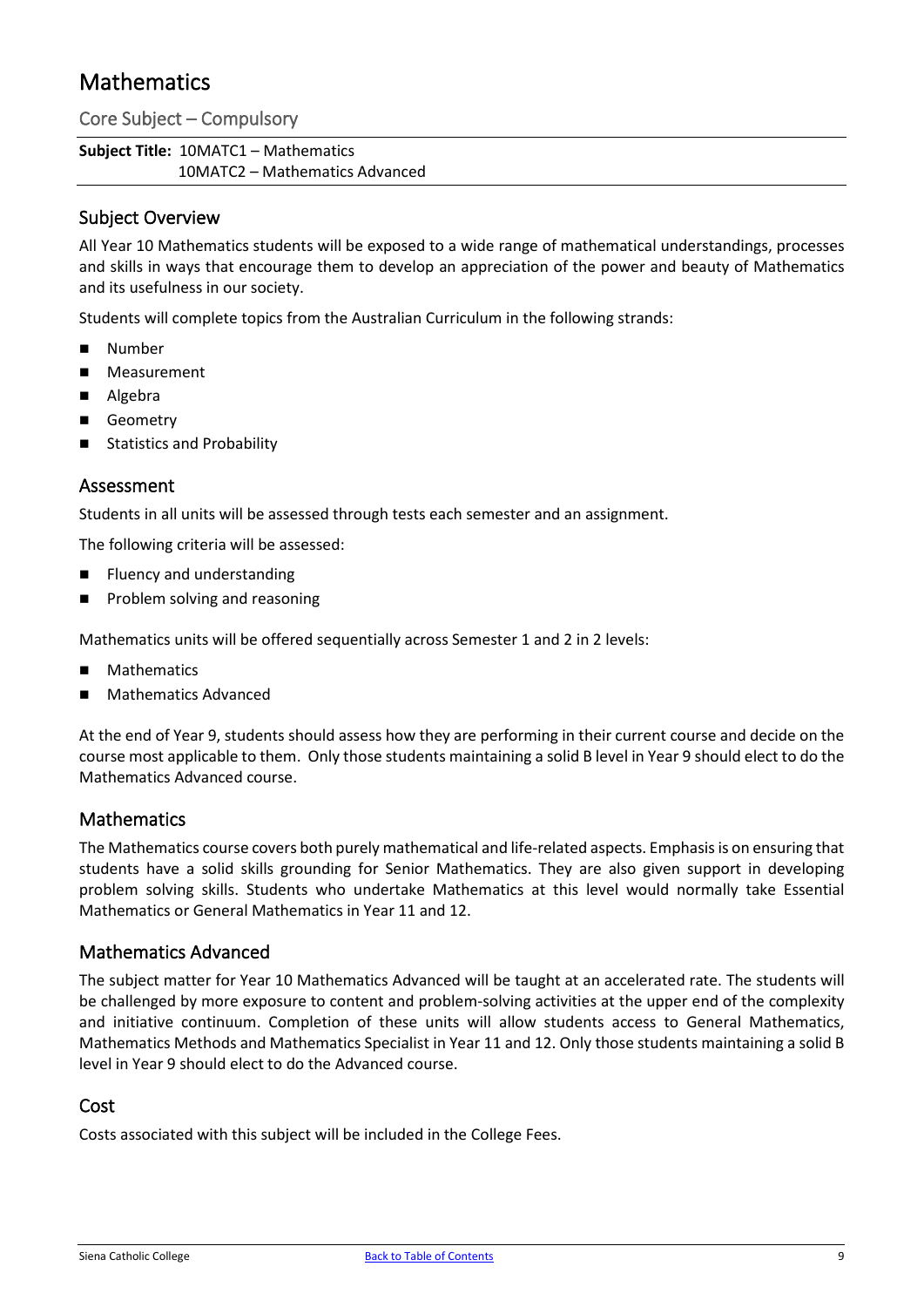## <span id="page-10-0"></span>Science

Core Subject – Compulsory

**Subject Title:** 10SCI – Science

#### Subject Overview

Science, through technology, continues to transform our world. Every aspect of modern life is affected by it. Science is a powerful way of generating and organising knowledge and is a major contributor to the cultural and intellectual development of our society.

Students will continue study in the following strands, focusing on Science Understanding, Science as a Human Endeavour and Science Inquiry Skills, building on each as they progress through Year 10:

- Earth and Space Sciences Global Systems
- Physical Sciences Energy Transfers and Transformations, Motion
- Biological Sciences Genetics, Evolution
- Chemical Sciences The Periodic Table, Reaction Rates and Reaction Types

The units of study are contextually based.

#### Assessment

Students will be assessed through Supervised Exams, Research Investigations, Data Tests and Student Experiments. Other ongoing continuous formative assessment techniques will also be incorporated into the work program throughout the year.

The assessment criteria will be based on:

- **Understanding**
- Inquiry Skills
- Science as a Human Endeavour

#### Further Comments

The Junior Science course is a pre-requisite and leads to continued studies in the Senior Sciences. In Years 11 and 12 students may choose to study one or more of the following Science subjects:

- **Biology**
- Chemistry
- **Physics**
- Psychology

#### Student Resources

- Pearson Science 2nd Edition
- Teacher prepared units
- Stile online program

#### Cost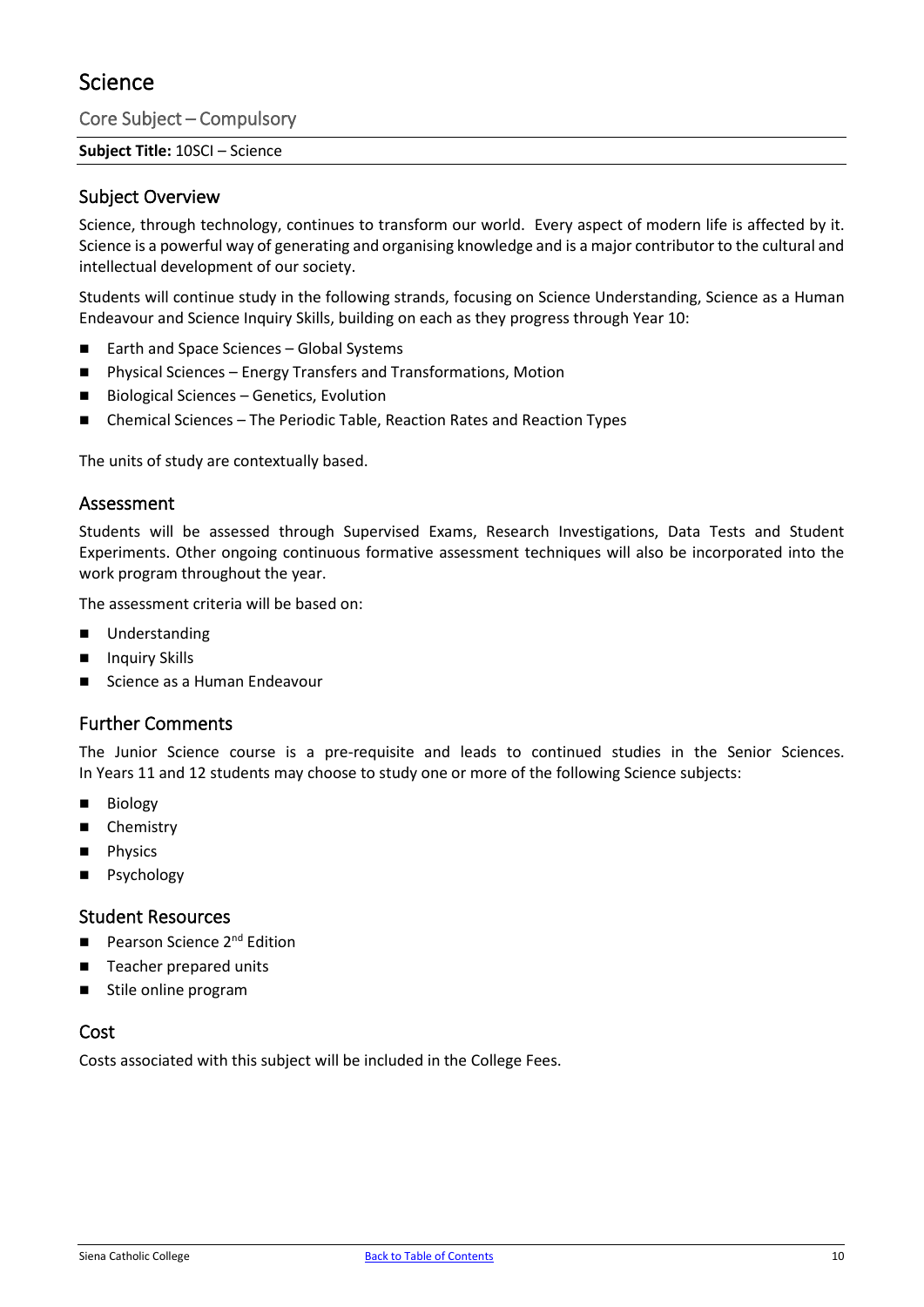## <span id="page-11-0"></span>Health and Physical Education – Health and Physical Education (Practical Applications of Anatomy and Physiology)

#### Elective Subject

**Unit Title:** 10HPE – Health and Physical Education (Practical Applications of Anatomy and Physiology)

#### Unit Overview

This course provides a unique opportunity for each student to enhance his or her knowledge and skills in a wide range of physical and theoretical experiences. They will understand how to evaluate performance and select and implement strategies to improve their own and others performance.

 Students will develop an understanding of the need to create and maintain environments supportive of optimum health and wellbeing and appreciate the benefits of participation in regular physical activity. Theoretical units studied will include: Water Safety and Social Awareness, Anatomy, Equity and Access to Physical Activity, Sport as Recreation, and Training Principles and Methods.

#### Assessment

- Training programs analyse and evaluate a training program
- Anatomy In class quiz and end of term exam
- Equity and Access to Physical Activity Multi-Modal-Persuasive Presentation
- Practical Activities Physical performance tasks completed throughout the semester.

#### Further Comments

As this is a very practical subject a high level of participation in physical activity is expected.

Depending on the semester that this subject is selected (1 or 2) sports and activities may vary. Associated sports and activities for the unit are:

- Water Polo
- **Dance**
- **volleyball**
- Touch
- Badminton
- Basketball

#### Cost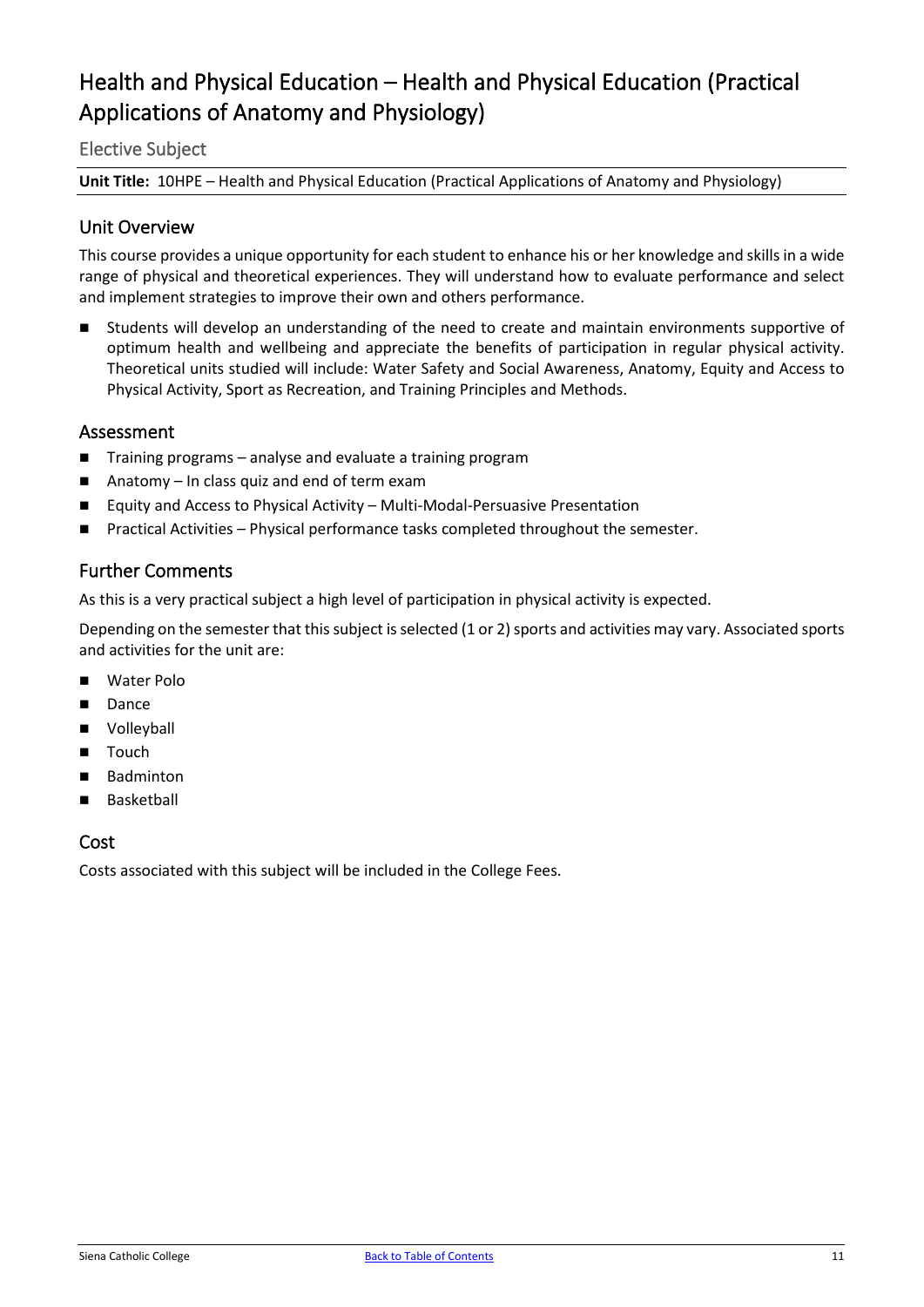## <span id="page-12-0"></span>Health and Physical Education – Health and Physical Education (Movement and Physical Activity)

#### Elective Subject

**Unit Title:** 10HPEM – Health and Physical Education (Movement and Physical Activity)

#### Unit Overview

This course provides an opportunity for each student to enhance his or her knowledge and skills in more specialised physical and theoretical experiences. This unit will focus on skill development, rules and etiquette, and strategies and tactics for game play. The culmination of each unit is a tournament between classes. Theoretical units studied are linked to the practical aspects of the course and will focus on Skill Acquisition and the learning of physical skills, and the Development of the Australian Sporting Culture.

#### Assessment

- Multi Modal presentation Australian Sporting Culture
- Skills Learning Journal and Research Report Skill Acquisition
- **Practical Activities**

#### Further Comments

As this is a very practical subject a high level of participation in physical activity is expected.

Depending on the semester that this subject is selected (1 or 2) sports and activities may vary. Associated sports and activities for the unit are:

- **Name Volleyball**
- **Touch**
- Badminton

#### Cost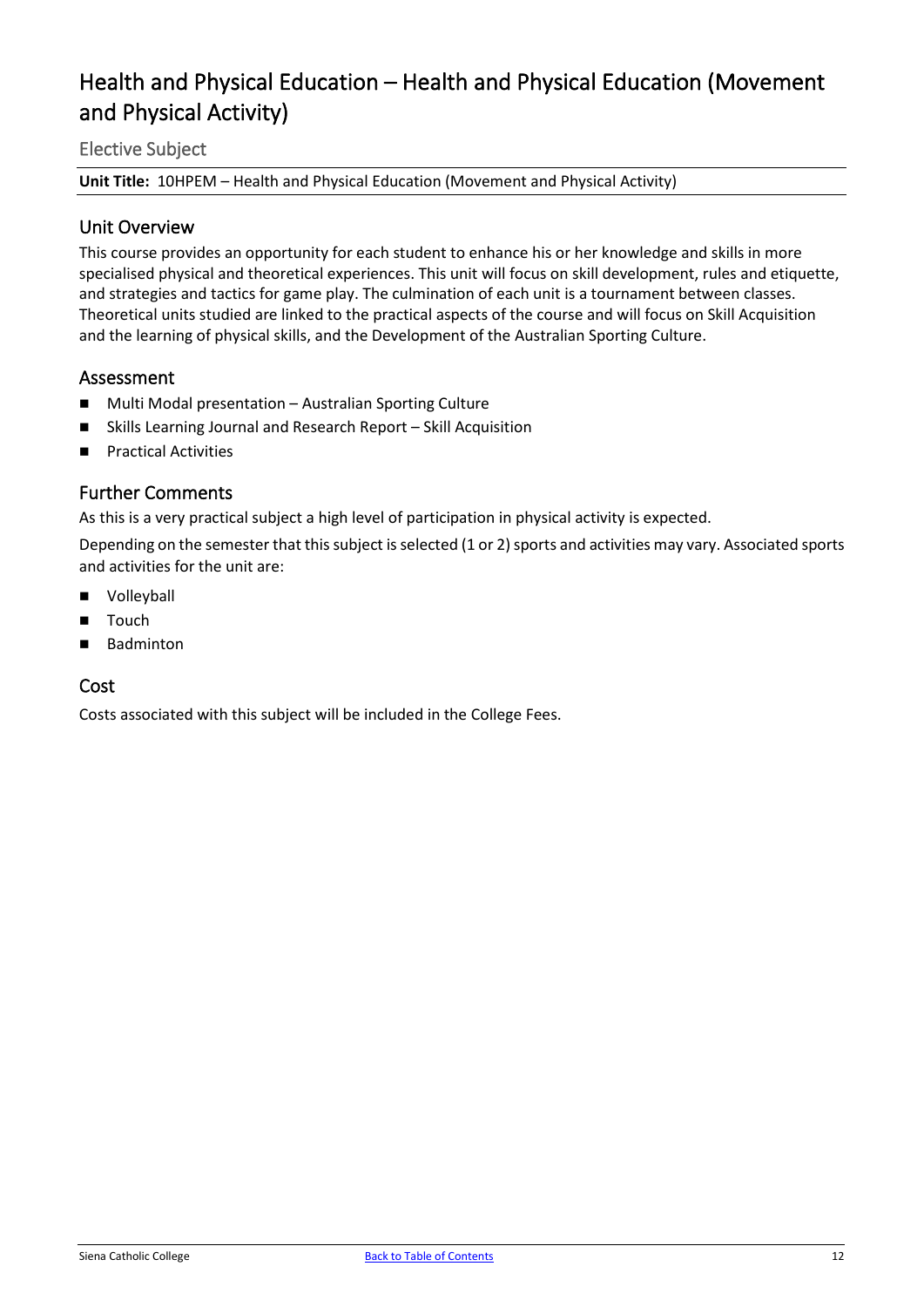## <span id="page-13-0"></span>Humanities and Social Sciences – History

Elective Subject

#### **Unit Title:** 10HIS – History

This unit can be studied in either Semester 1 or Semester 2.

#### Unit Overview

In History, students will study the following topics:

#### World War II

This topic aims to help students understand the causes and key events that took place between 1920 and 1945. WWII was one of the defining events of the 20th Century. The war played out across Europe, the Pacific, the Middle East, Africa and Asia. Students will investigate war time experiences through a study of WWII. This includes coverage of the causes, events, outcomes and broad impact of the conflict, as a part of global history.

Students focus on:

- The causes of WWII and what course did it take?
- The Holocaust: the persecution and murder of Jews
- The atomic bomb and the bombing of Hiroshima and Nagasaki

#### Migration Experiences

This topic aims to help students understand the waves of post-World War II migration to Australia, including the influence of significant world events. Because of its location, Australia has always been a country that has relied on migration. As an island nation at the junction of two of the world's major oceans, Australia is full of migrants and their descendants.

Students focus on:

- The impact of changing government policies on Australia's migration patterns
- The concept of 'Populate or Perish' and the abolition of the White Australia Policy
- **Policies of assimilation, integration and multi-culturalism and their impact on Australian society.**

#### Assessment

- World War II: Independent Source Investigation
- **Migration Experiences: Response to stimulus test**

#### Cost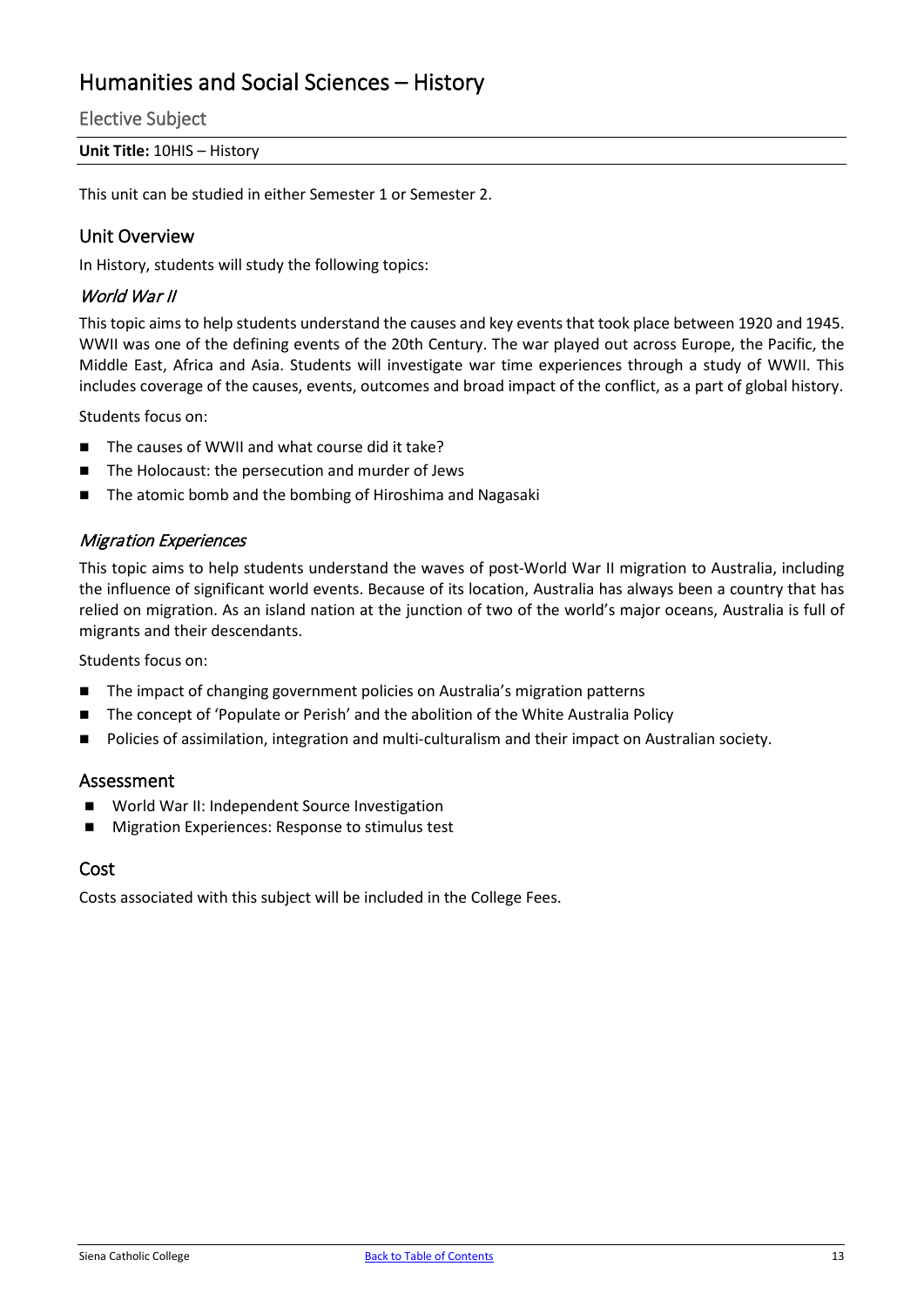## <span id="page-14-0"></span>Humanities and Social Sciences – Geography

Elective Subject

**Unit Title:** 10GEO – Geography - Our Changing World

This unit can be studied in either Semester 1 or Semester 2.

#### Unit Overview

Students will study topics from both social and physical Geography.

#### Topic 1 – Environmental Change and Management: Coastal and Marine Environments (Excursion)

This unit investigates environmental Geography through an in-depth study of a specific environment. This unit focusses on developing student understanding of the human-induced environmental changes that challenge the sustainability of coastal and marine environments. Students consider the causes and consequences of these changes and how threats such as micro- plastics and oil spills can be managed. Management proposals are evaluated based on social, economic and environmental factors. Students complete this investigation by participating in a field trip to a local coastal area.

Students focus on:

- Identifying human-induced environmental changes in coastal and marine ecosystems
- **Discussing the challenges that these environmental changes pose for sustainability**
- Evaluating management options to sustain natural systems into the future
- Examining world views and how these influence decisions on how to manage environmental change

#### Topic 2 – Global Wellbeing: An Unequal World

This unit investigates the global differences in human well-being between people and places. This unit examines the different levels of human wellbeing and the causes of global differences in development between countries. Students explore and evaluate the differences from a variety of perspectives. They explore programs designed to reduce the gap between developed and developing countries.

Students focus on:

- Identifying human well-being issues that developing countries face
- Investigating how individuals and organisations make a difference to the well-being of people suffering from poverty
- **Discussing how differences between places and changes in environments be explained using geographic** data
- Evaluating management options to sustain human and natural systems into the future
- Examining how worldviews influence decisions on how to manage economic and social change

#### Assessment

- Practical Exam
- Research Report

#### Cost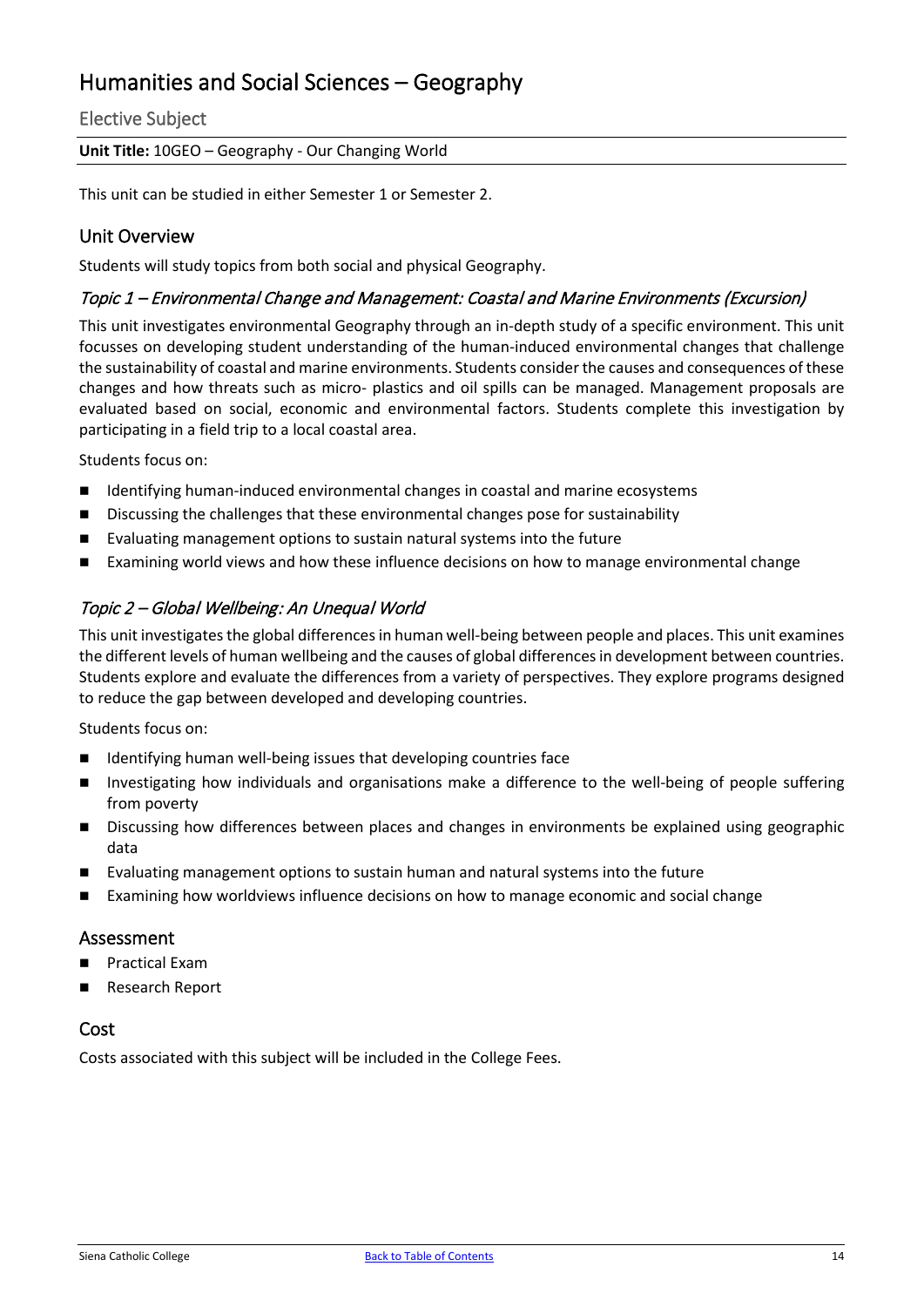## <span id="page-15-0"></span>Humanities and Social Sciences – Civics and Citizenship

#### Elective Subject

**Unit Title:** 10CIV – Civics and Citizenship - Government, Democracy and Legal Studies

This unit can be studied in either Semester 1 or Semester 2.

#### Unit Overview

In Government, Democracy and Legal Studies, students develop an understanding of Australia's system of government through comparisons with other systems of government in the Asian region. They examine Australia's roles and responsibilities within the international context, such as its involvement with the United Nations. Students also study the purpose and work of the High Court. They investigate the values and practices that enable a democratic society to be sustained. Australia's court and legal systems will also be examined. Students will investigate how human rights are protected by Australia's legal system.

Students focus on:

- How is Australia's democracy defined and shaped by the global context?
- How are government policies shaped by Australia's international legal obligations?
- What are the features of a resilient democracy?
- Features of Australia's court and legal systems.
- How are human rights protected?

#### Topics covered:

- Government and democracy
- Laws and citizens
- Human Rights

#### Assessment

- Case Studies
- Short Response Test

#### Cost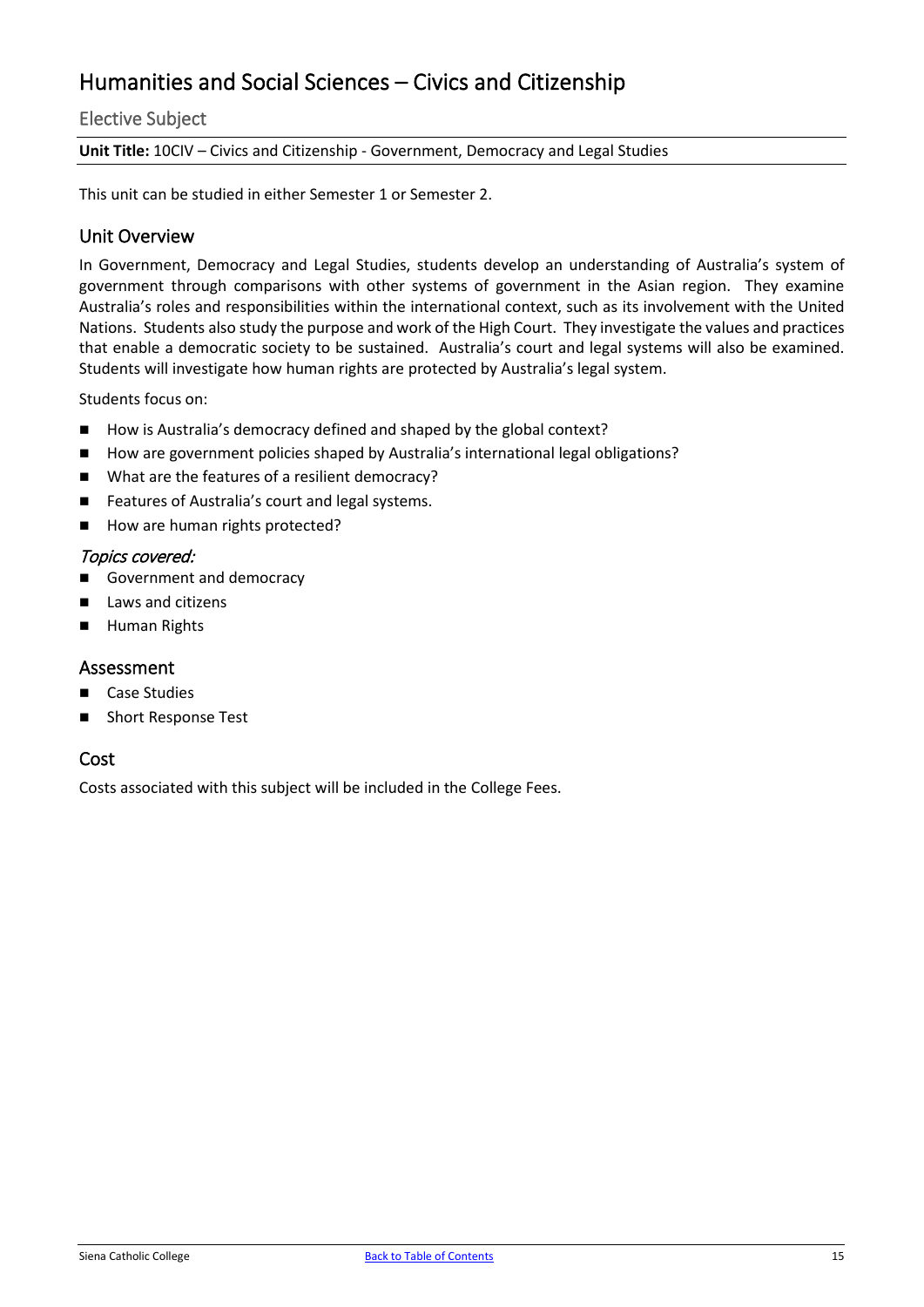## <span id="page-16-0"></span>Humanities and Social Sciences – Economics and Business I

Elective Subject

**Unit Title:** 10ECBUSC1 – Economics and Business I

#### Unit Overview

Students will study topics to provide them with a basis for the understanding of the **operation of business and its importance to our economy.**

#### Topics covered:

- What is Business?
- What is a global marketplace?
- What is the economy and what does it have to do with me?

Students focus on:

- $\blacksquare$  Influences on consumer choice
- Investigating marketing tactics
- **Investigating the indicators for measuring the performance of the economy**
- Identifying government responses
- Exploring the ways businesses respond to changes in the global economy
- $\blacksquare$  Identifying risks to workers in a global economy
- **SWOT analysis**

#### Assessment

- Class exercises
- **Investigations**
- **Assignments**

#### Cost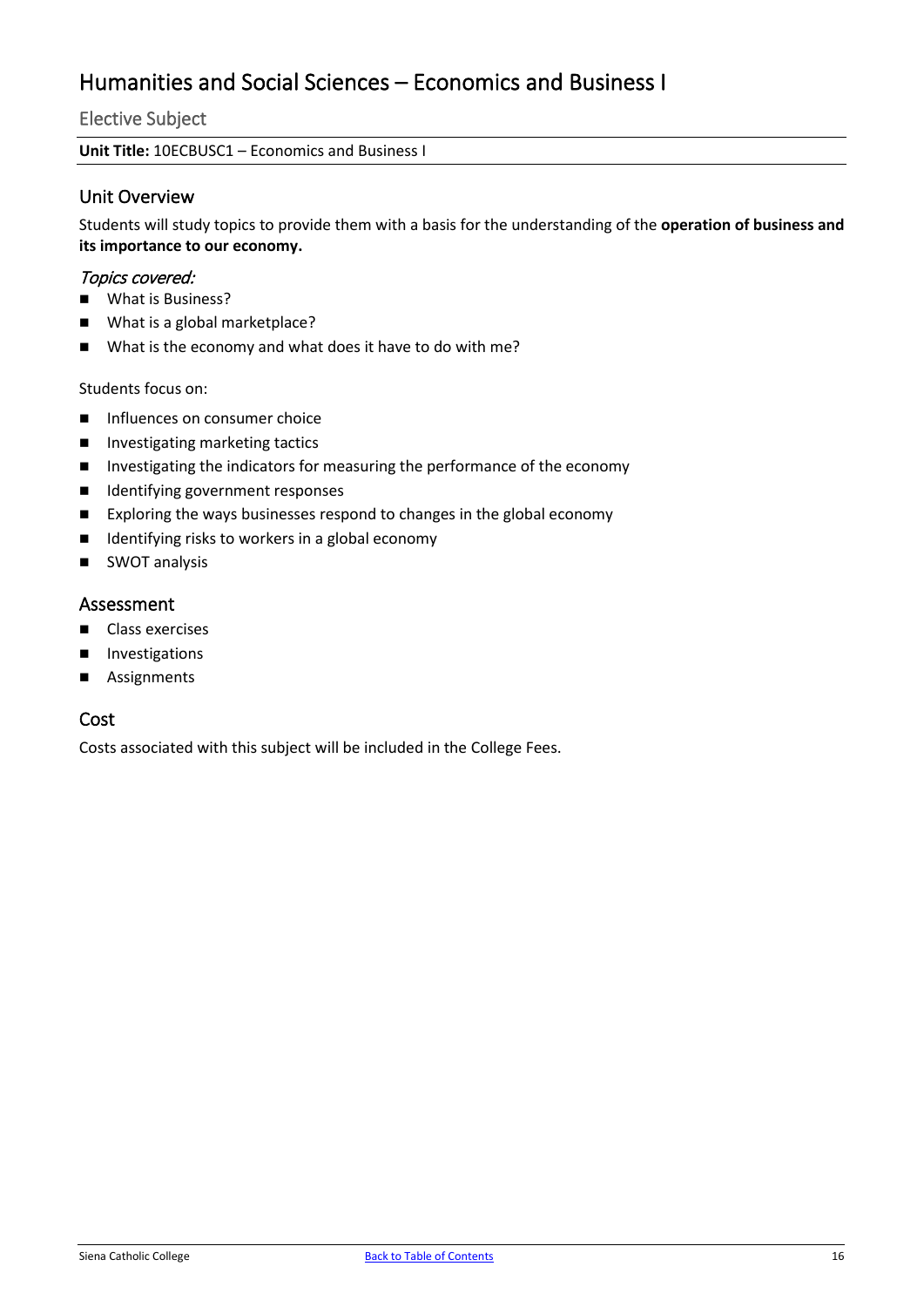## <span id="page-17-0"></span>Humanities and Social Sciences – Economics and Business II

Elective Subject

**Unit Title:** 10ECBUSC2 – Economics and Business II

#### Unit Overview

This unit is designed to give students an introduction to the subject of Business while extending their **understanding of financial literacy.** It is written to incorporate the underlying need of students to understand financial literacy to become active participants in the world of commerce.

#### Topics covered:

- **Introduction to forensic accounting**
- **Investment options**
- Investigating the effects of business decisions
- Responding to business issues
- Superannuation, insurance and taxation
- **Unemployment**
- Globalisation

#### Assessment

- **Investigation Report**
- Feasibility Report

#### Cost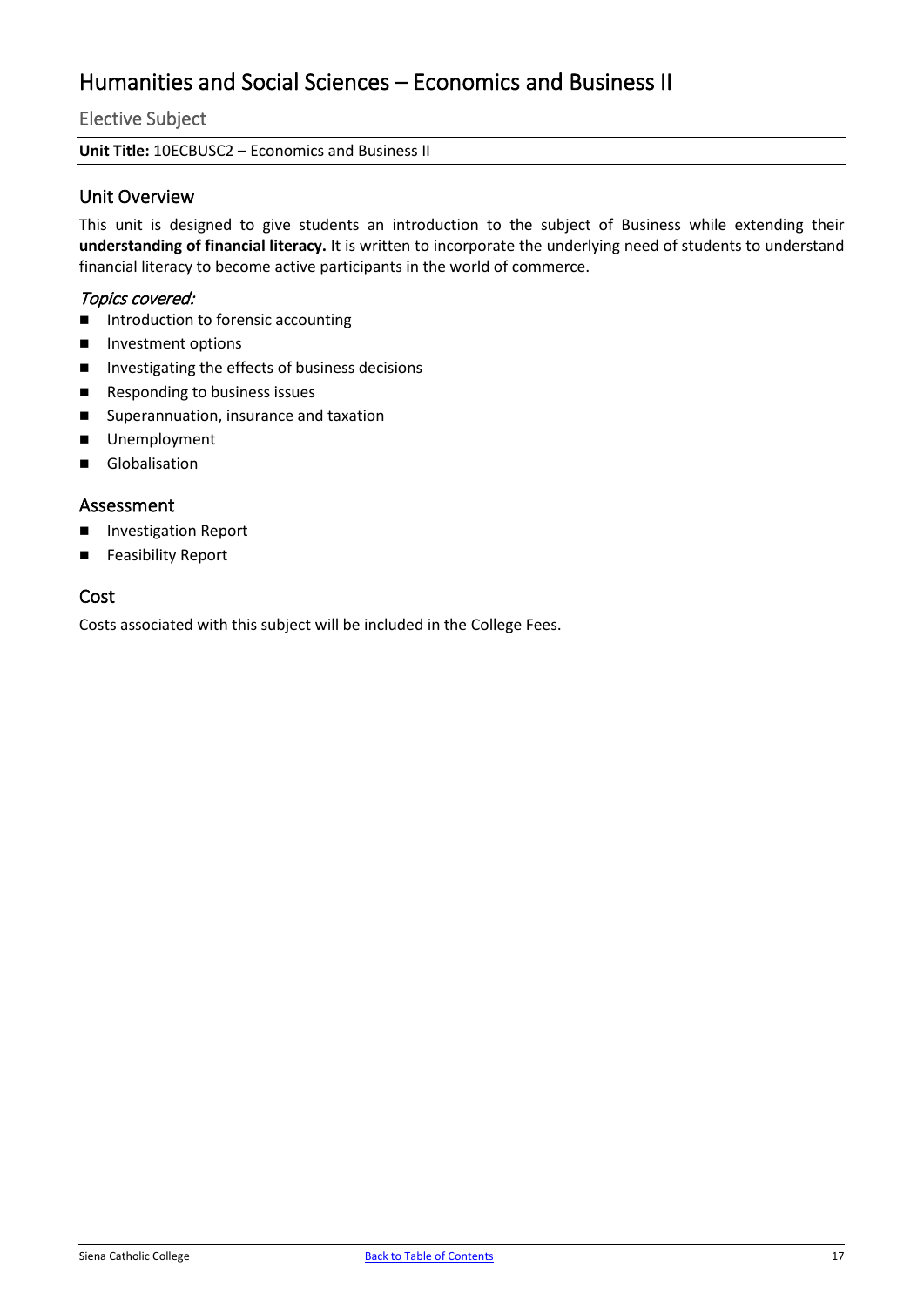## <span id="page-18-0"></span>Languages – Italian I

#### Elective Subject

#### **Unit Title:** 10ITLC1 – Italian I – Family, Friends and Travel

#### Unit Overview

Studying Italian connects students to the rich world of European culture, history, language and cuisine. It offers opportunities for travel and successful global careers. Specifically, Italian students at Siena have the possibility of hosting Italian visitors or participating in the month-long Italian exchange program.

Italian classes are lively, communicative and fun, and students benefit from a better understanding of their own language. Study of Italian gives students 21st century skills such as critical thinking, communication and personal and social skills.

#### Topics covered:

- Friends and free time
- Passion for travel
- Connected and informed

#### Assessment

Students will be assessed through class work, tests and assignments which mimic senior assessment structures.

#### Further Comments

- It is recommended that students take both semesters of Italian.
- Study of the language of at least one semester in Year 9 is compulsory.
- Year 10 studies can lead to further studies of Italian at the senior level.
- The learning of a language other than English allows students to develop knowledge and understanding of another culture and to see events from the view of another culture.
- The study of language is of special significance for trade, business and tourism. Encouraging linguistic diversity is a valuable national resource.
- The Italian program aims to develop students as lifelong learners. In order to achieve this, we utilise a wide range of teaching and learning strategies.
- Learning Italian paves the way for further studies of other languages, especially Spanish, French and Portuguese.

#### Cost

Cultural excursions to local venues may incur a small cost to be determined nearer to the date of the excursion.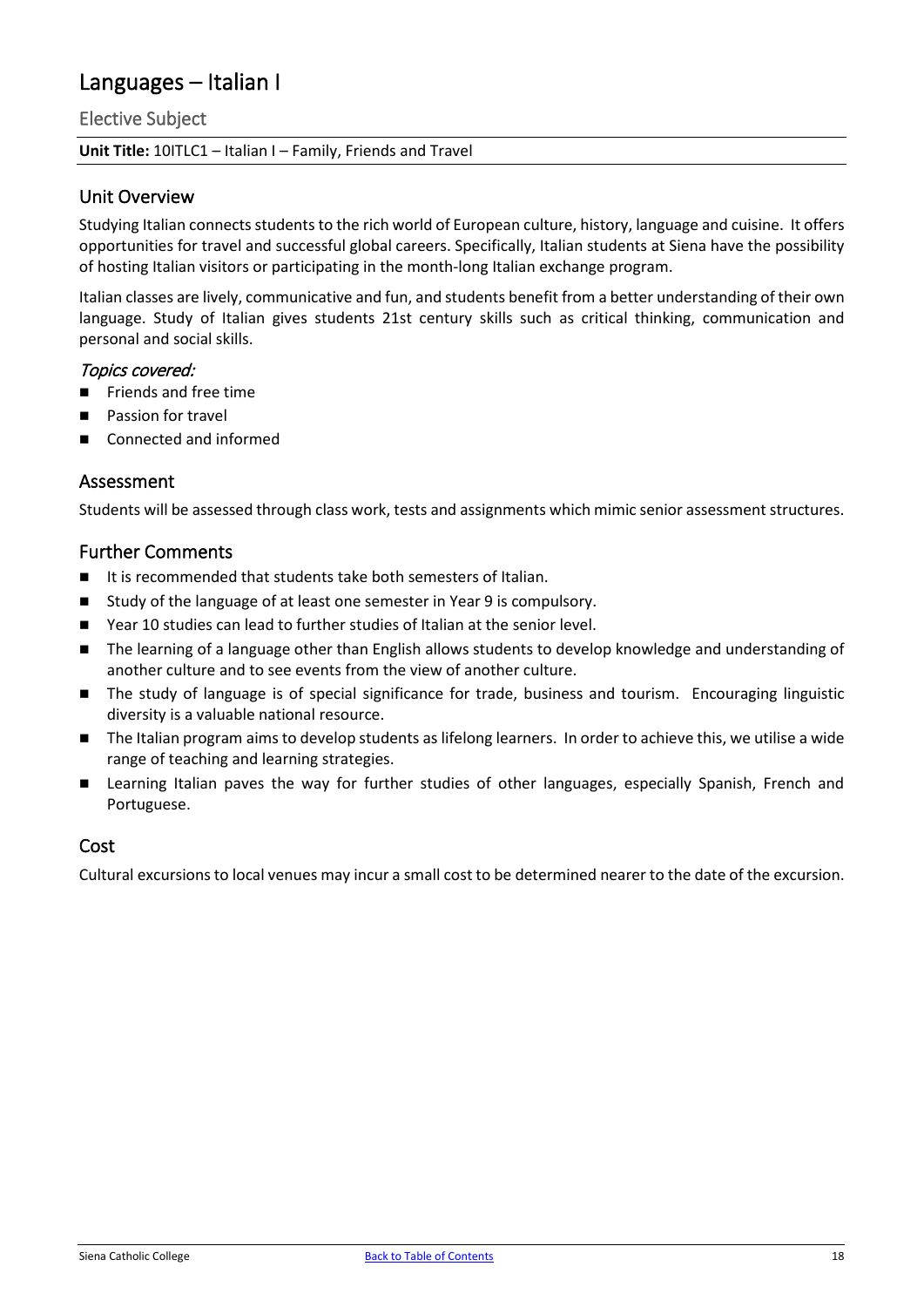## <span id="page-19-0"></span>Languages – Italian II

Elective Subject

#### **Unit Title:** 10ITLC2 – Italian II – Creativity, Italian Style, and Who are You?

#### Unit Overview

Studying Italian connects students to the rich world of European culture, history, language and cuisine. It offers opportunities for travel and successful global careers. Specifically, Italian students at Siena have the possibility of hosting Italian visitors or participating in the month-long Italian exchange program.

Italian classes are lively, communicative and fun, and students benefit from a better understanding of their own language. Study of Italian gives students 21st century skills such as critical thinking, communication and personal and social skills.

#### Topics covered:

- A passion for fashion
- Italians in the world
- Being Italian

#### Assessment

Students will be assessed through class work, tests and assignments.

#### Further Comments

- It is recommended that students take both semesters of Italian.
- Study of the language of at least one semester in Year 9 is compulsory.
- Year 10 studies can lead to further studies of Italian at the senior level.
- The learning of a language other than English allows students to develop knowledge and understanding of another culture and to see events from the view of another culture.
- The study of language is of special significance for trade, business and tourism. Encouraging linguistic diversity is a valuable national resource.
- The Italian program aims to develop students as lifelong learners. In order to achieve this, we utilise a wide range of teaching and learning strategies.
- Learning Italian paves the way for further studies of other languages, especially Spanish, French and Portuguese.

#### Cost

Cultural excursions to local venues may incur a small cost to be determined nearer to the date of the excursion.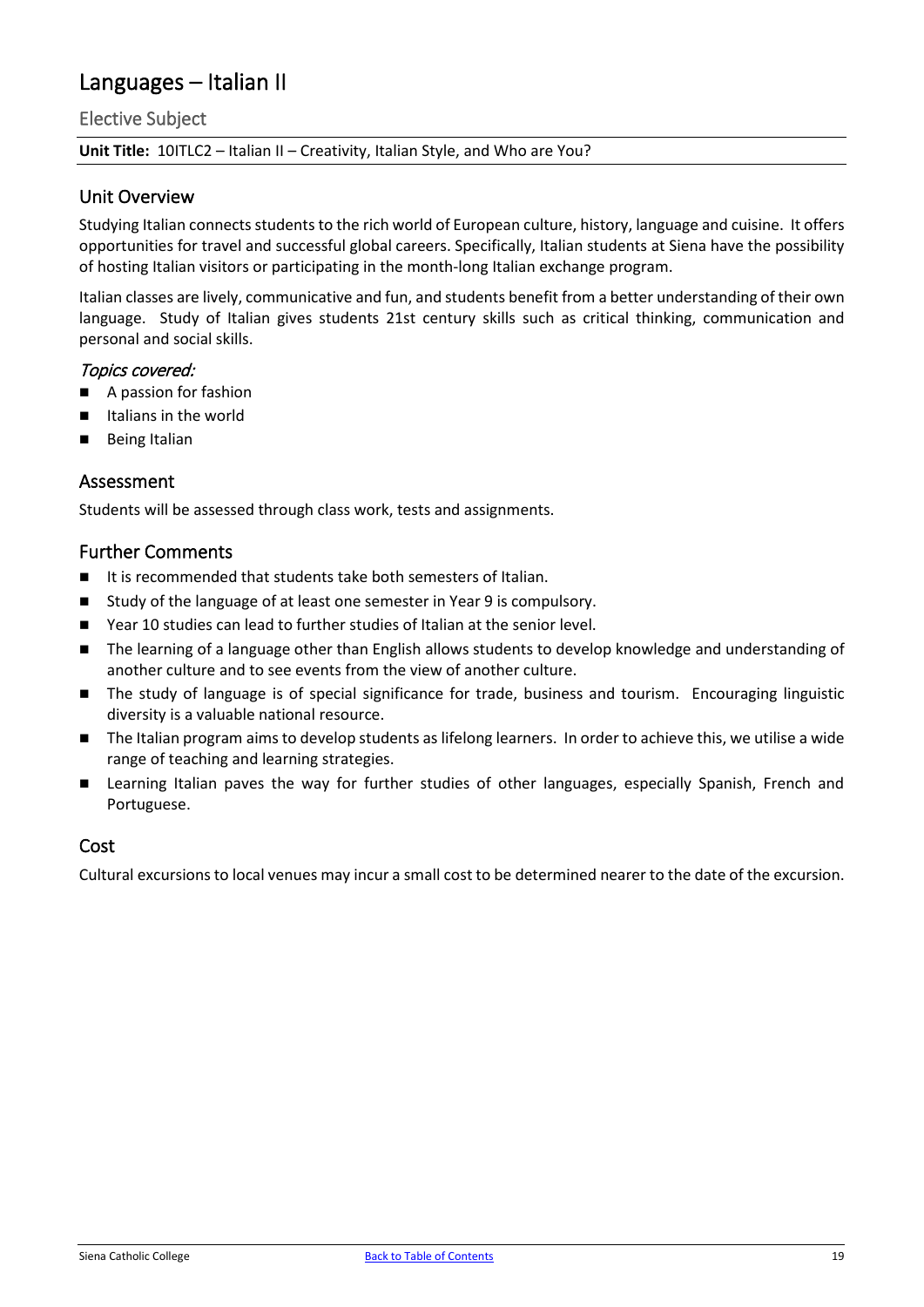## <span id="page-20-0"></span>Technologies – Digital Technologies I and II

Elective Subject

**Unit Title:** 10DIGTECC1 – Digital Technologies I 10DIGTECC2 – Digital Technologies II

#### Unit Overview

In a workforce where automation is either deeply embedded in day to day routines or replacing traditional jobs all together, Digital Technology is an incredibly relevant and rewarding course. As our government leaders say, "The Australia of the future has to be a nation that is agile, that is innovative, that is creative, Coding is the New Literacy!". The application of Digital Technologies' develops effective thinking, patience and resilience and, of course, creativity: all skills which employers of the future will be desperate to find.

The Digital Technology course is structured to support students who have a range of experience in coding, including those who have never coded before. The learning experiences within Digital Technology are based upon the skills of students up to a Year 7 level and as a result students of any ability or interest will find success in the course.

Here are four good reasons to study 'Digital Technologies':

- **growth in jobs**
- even non-technical employees can benefit from knowing some programming
- learning to code promotes abstract thinking and problem solving
- you can develop applications for your own personal use or to sell on the App Store

Student learning involves the hands-on use of computers and programs, which allow for the development of a variety of solutions integrating the development iPhone/iPad software, coding to apply iPhone/iPad hardware along with Internet and web technologies. The lesson content is completely flexible and follows the interests and imagination of the student. As students progress the opportunities to select a personalised learning path increase. Future application of the skills can be applied to e-commerce, data and statistics (including social media and sport), along game development and augmented reality. Students may find themselves employment opportunities while at school, both with and without coding duties, as the demand for computing knowledge is high within a wide range of industries.

#### Assessment

The content and assessment has been designed specifically for individualisation. Unlike exam based subjects, all products generated in the assessment are designed to be personally used or sold to a wider audience with a larger purpose. Students are solving problems that they determine requires a digital solution. At no stage will students be required to memorise code or work within a closed environment. All assessment is completed under real world conditions with resources always available and collaboration at the forefront.

#### Further Comments

Students will be encouraged to work independently so that they can extend their programs to a degree consistent with their ability and interest.

#### Cost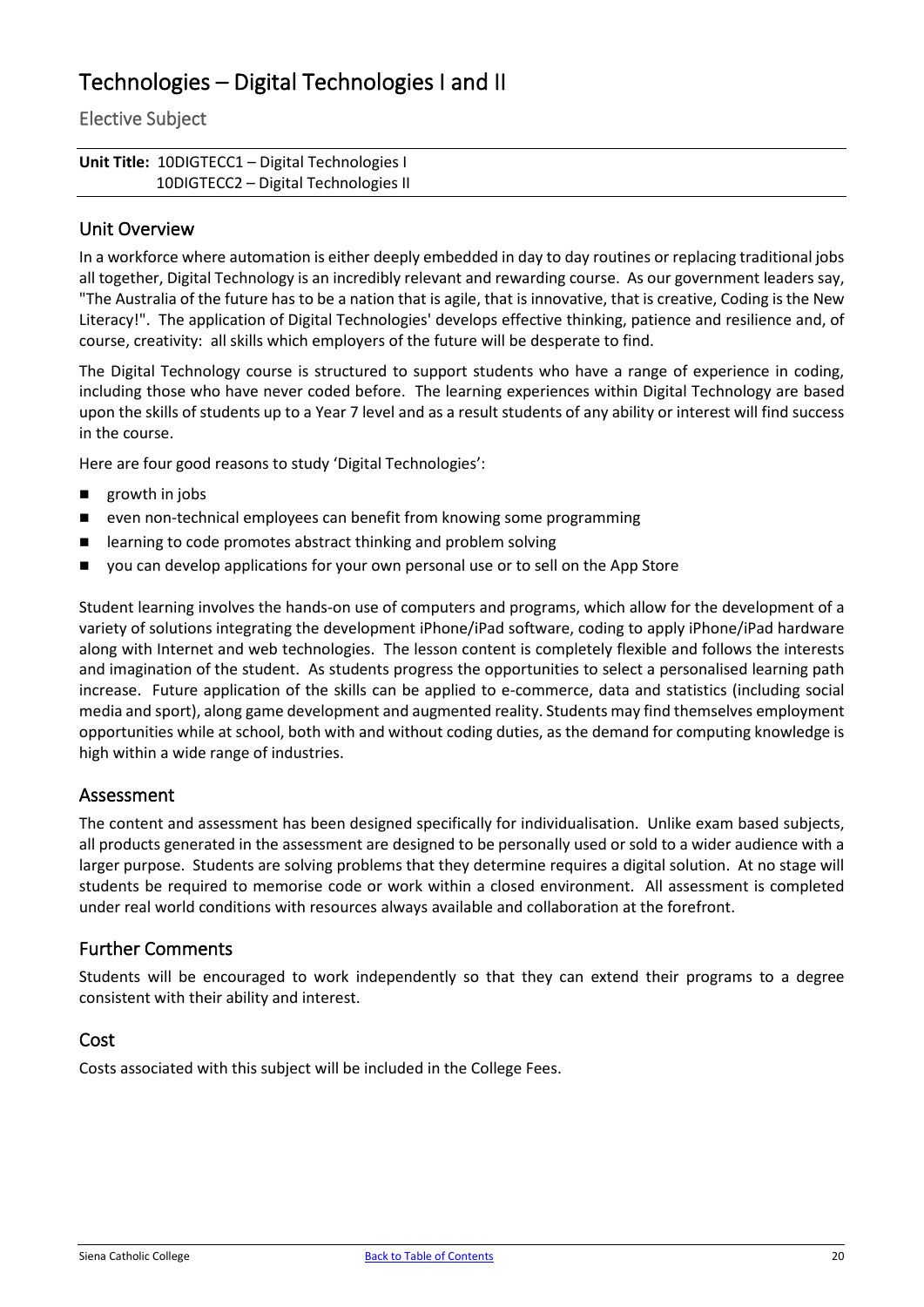## <span id="page-21-0"></span>Technologies – Engineering Principles and Systems I and II

Elective Subject

Unit Title: 10DTEPS I – Design and Technologies – Engineering Principles and Systems (Move It) 10DTEPS II – Design and Technologies – Engineering Principles and Systems (Move It)

#### Unit Overview

In this unit, students will be investigating and making judgments on how the characteristics and properties of materials are combined with force, motion and energy to create engineered prototype solutions using a variety of materials and technologies. They will do this through analysing the relationship between materials of properties, forces and safety in engineered systems such as bridges. Using the design process, students will explore and devise solutions to design challenges. They will produce folios, research systems and justify decisions. Possible projects for the unit may include:

- Land Yacht
- **Marble Lift**
- **Bridge Production and Testing**
- Fan Multiplier

#### Assessment

Students will be assessed through project booklets and practical projects.

#### Cost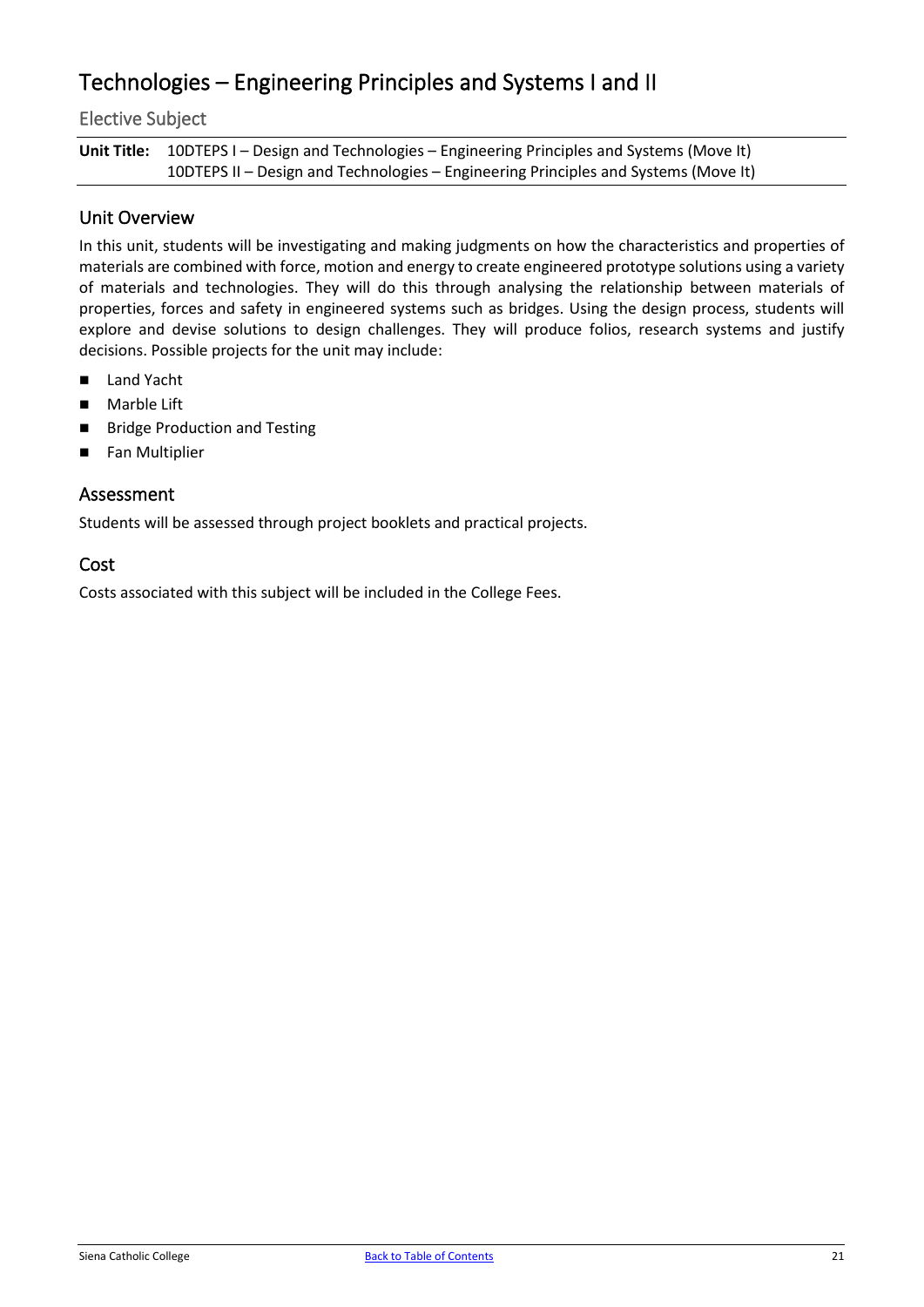## <span id="page-22-0"></span>Technologies – Food and Fibre Production I and II

#### Elective Subject

**Unit Title:** 10DTFFP I – Design and Technologies – Food and Fibre Production (Tech-Fash-Food) 10DTFFP II – Design and Technologies – Food and Fibre Production (Tech-Fash-Food)

#### Unit Overview

A combination of food culture and textile/clothing-based areas of study are covered in this unit. Students in this unit will complete two real-world challenge competitions for HEIA Q and Wool Australia.

The challenges allow students to work with a brief and constraints in order to develop a designed solution. Possible topics in each of the challenges include.

#### Food and Nutrition

- **McCormick flavour challenge**
- **Properties of food and food sensory profiling**
- Application of basic food science
- **Norking safely and hygienically**
- Application of food and nutrition principals
- Design competitions (both state and national) for interested students

#### Designing for Preferred Futures

- Recycle Repurpose Reuse
- Investigate cotton and denim, recycled bottles in boardshorts
- Excursion to investigate design opportunities in upcycling clothing
- Design competitions (both state and national) for interested students
- Design challenge: repurpose/reuse clothing for a particular market

#### Pathways

- Food & Nutrition unit linking studies into **Year 11 & 12 Food and Nutrition**
- Designing for Preferred Futures unit linking studies into **Year 11 and 12 Design**

#### Assessment

Students will be assessed through ongoing assignment work and practical projects.

#### Cost

- Costs associated with this subject will be included in the College Fees.
- Students will be required to bring some ingredients from home.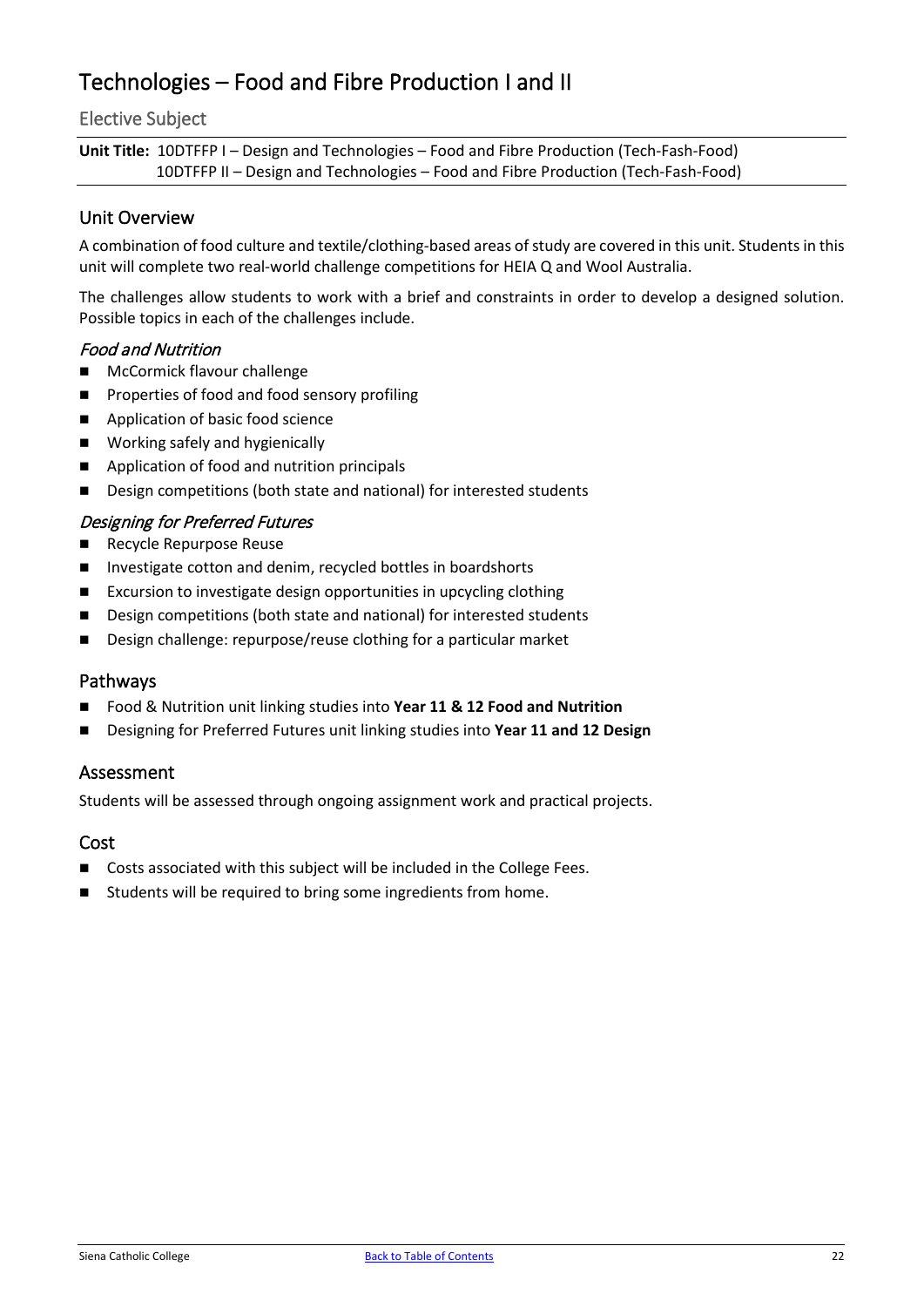## <span id="page-23-0"></span>Technologies – Food Specialisations I and II

#### Elective Subject

Unit Title: 10DTFS I – Design and Technologies – Food Specialisation (MasterChef) 10DTFS II – Design and Technologies – Food Specialisation (MasterChef)

#### Unit Overview

Students undertaking food specialisations subject will have the opportunity to create design solutions in a variety of contexts. Students will work independently and collaboratively using design thinking skills to produce design solutions connected to relevant occupations and industry. Ability to think creatively, increase confidence and independence working with food are all skills required for preferred futures. Applying time management, minimising risks and working safely to manage projects efficiently will enable students to be successful. Students are continuously learning to transfer theoretical knowledge to practical situations across a range of tasks.

Students focus on:

- Basic terminology used in food preparation and service
- **Methods and techniques used in cookery**
- **Food presentation**
- Food hygiene and safety
- **Menu planning**
- Food presentation and styling
- Goal setting and time planning
- Table setting and service
- Practical cookery (methods of cookery): appetizers, entree, mains, desserts
- Guest chef presentations
- Following the design process to organise and collaboratively manage a two-course restaurant luncheon for consumers

#### Pathways

Linking studies into **Year 11 & 12 Hospitality and Tourism**

#### Assessment

- Students will be assessed through folio work, assignments and ongoing practical tasks.
- Practical assessment: Celebrity Chef Challenge and planning of a two-course meal to invited guests.

#### Cost

- Costs associated with this subject will be included in the College Fees.
- Students will be required to bring some ingredients from home.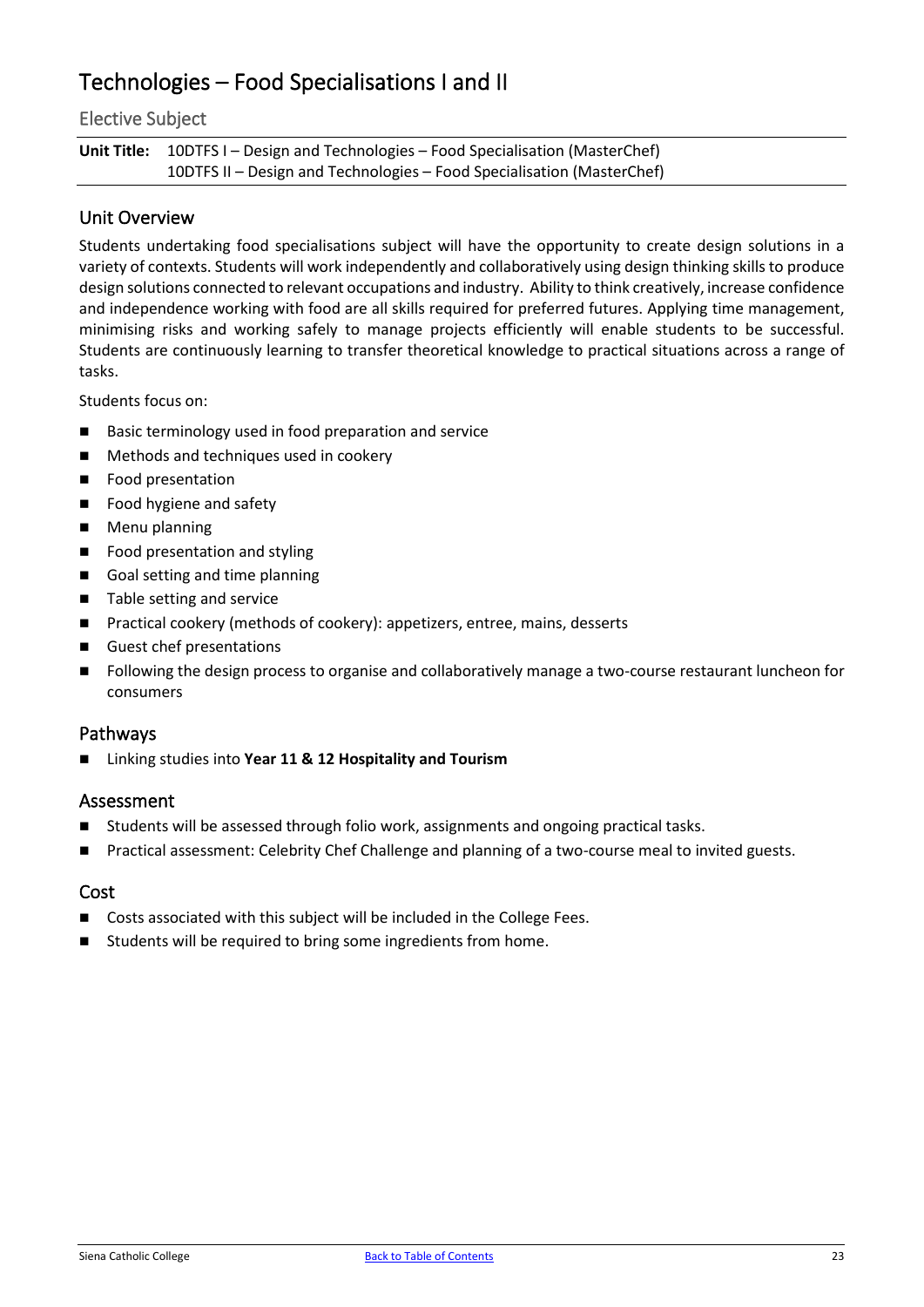## <span id="page-24-0"></span>Technologies – Design Technologies Materials I

#### Elective Subject

#### **Unit Title:** 10DTMAC1 – Design Technologies Materials I (Industrial Design)

#### Unit Overview

This subject has a strong focus on the produce element of the design process and is based mainly in the workshops.

Students analyse ways to produce designed solutions through selecting and combining characteristics and properties of materials, systems, components, tools and equipment. Students will be solving design problems by working through a design process to produce products and prototypes using a variety of materials (wood, metal, plastics) and technologies (hand and portable power tools).

Design problems may include:

- Bar-B-Que tools
- $Hack saw handle$
- Desk lamp

#### Assessment

Students will be assessed through design folios and practical projects.

#### Cost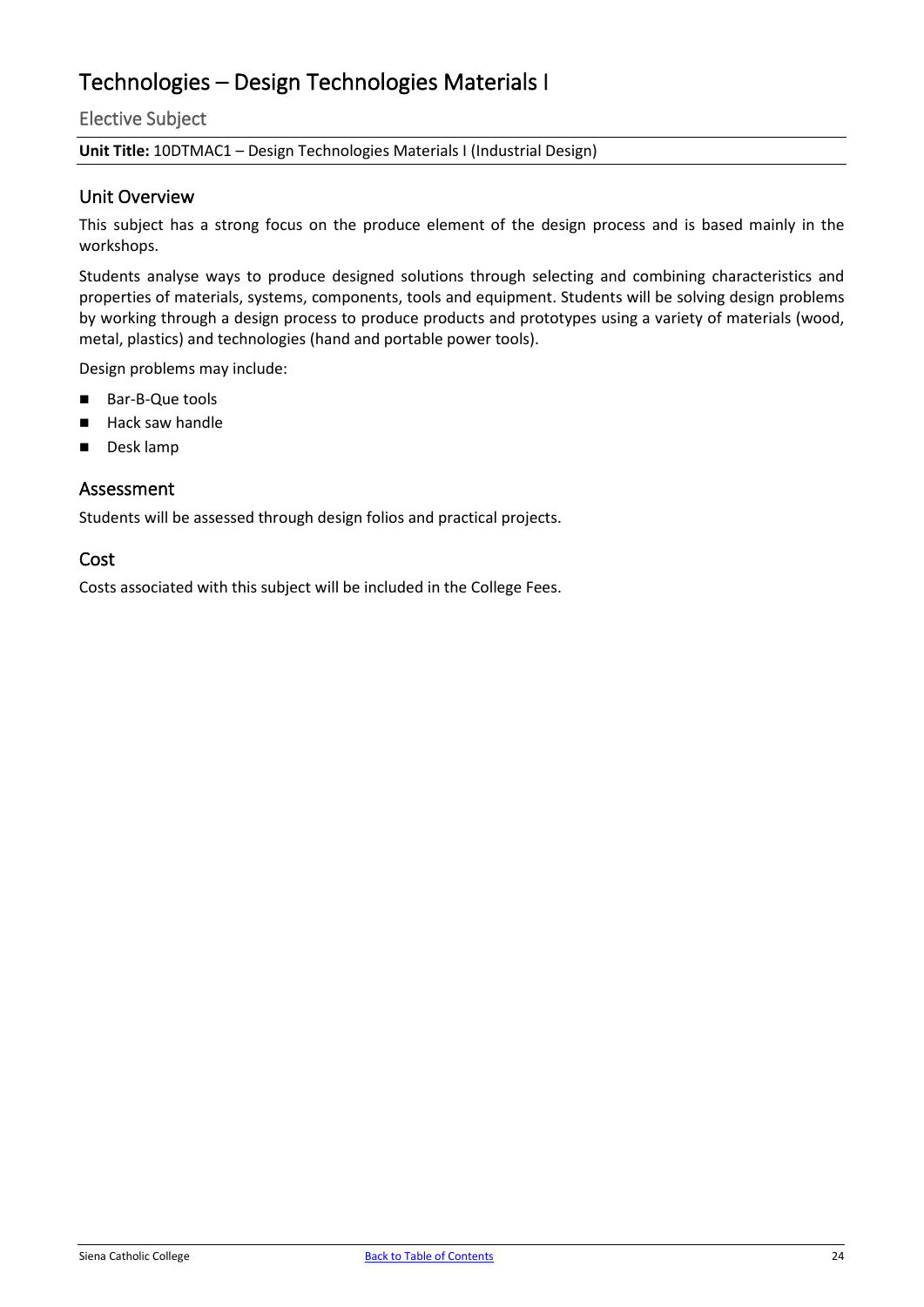## <span id="page-25-0"></span>Technologies – Design Technologies Materials II

Elective Subject

#### **Unit Title:** 10DTMAC2 – Design Technologies Materials II

#### Unit Overview

This subject has a strong focus on the produce element of the design process and is based mainly in the workshops.

Students analyse ways to produce designed solutions through selecting and combining characteristics and properties of materials, systems, components, tools and equipment. Students will be solving design problems by working through a design process to produce products and prototypes using materials and processes used in the Construction Industry.

Design problems may include:

- Outdoor furniture
- **Planter boxes**
- Saw horse

#### Assessment

Assessment may include drawing folios and products/prototypes.

#### Cost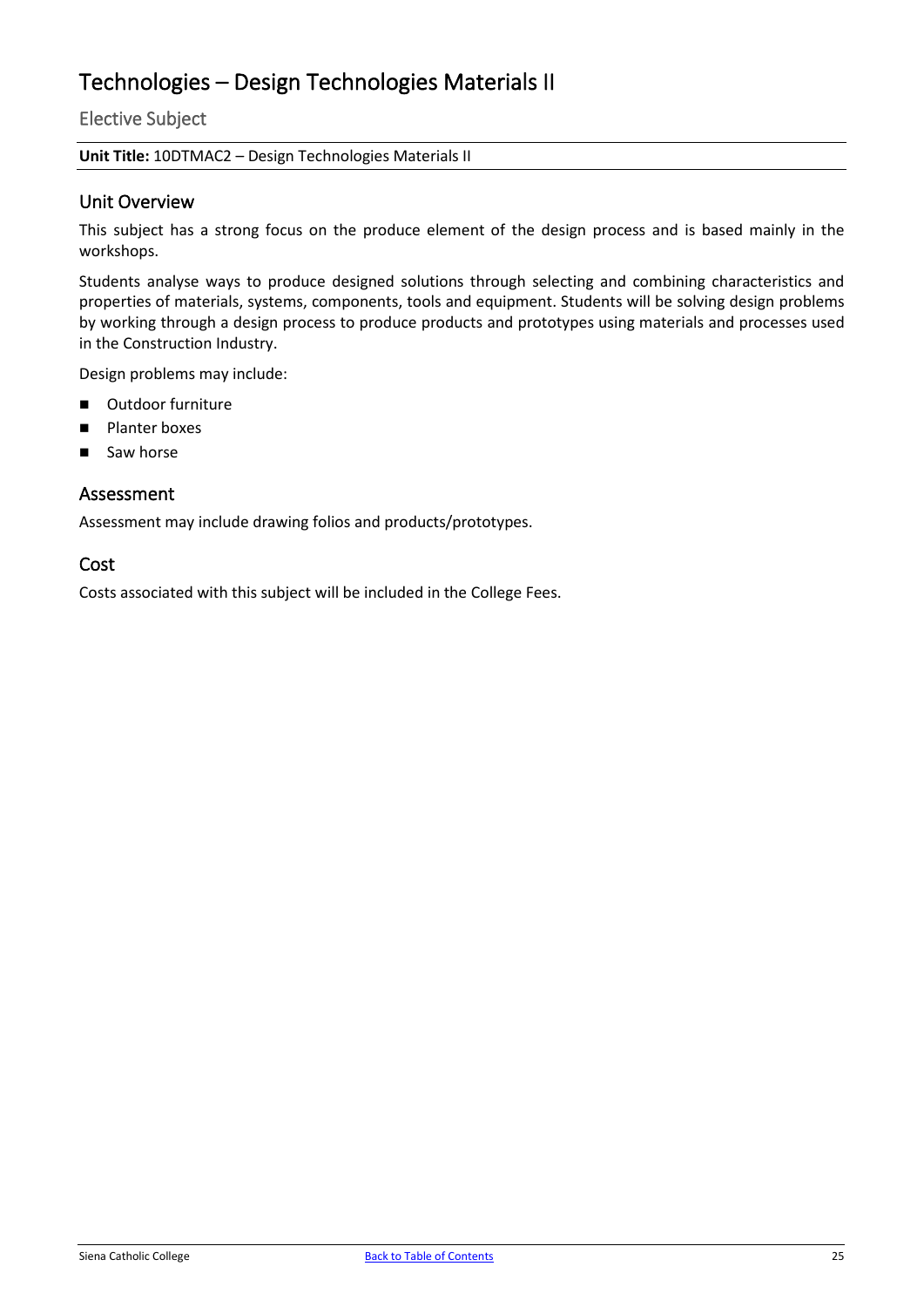## <span id="page-26-0"></span>The Arts – Dance I

Elective Subject

**Unit Title:** 10DANC1 – Dance I

This unit is offered in Semester 1

#### Unit Overview

In Dance, students will have the opportunity to explore dance as an art form through choreography, performance and appreciation. They will explore meaning and interpretation, forms and elements, and social, cultural and historical contexts of dance as they make and respond to dances. Students will endeavor to build on their awareness of the body and to improve their performance skills including confidence, accuracy and clarity of movement. They will also evaluate the choreographic intent and expressive skills in dances they view and perform.

Students will study the following units:

- Create It Your Way
- Dancing Longer, Dancing Stronger

#### Assessment

Students will be assessed in the following areas:

- Making
- **Responding**

Students will be assessed on self-devised choreography which they and others perform, with a written justification of the elements of dance and choreographic choices made. They will also learn the importance of safe dance practice, to enhance their knowledge of the anatomical body and dance technique.

#### Further Comments

This semester units studied in Year 10 will provide students with a range and balance of learning activities and skills that extend on from dance in previous years, however this elective can be undertaken without previous dance experience. Units are designed to cater for a variety of interests and levels of experience from beginner to experienced dancers. Dance promotes self-confidence and self-expression, which allows students to use their creativity to express themselves through movement.

#### Cost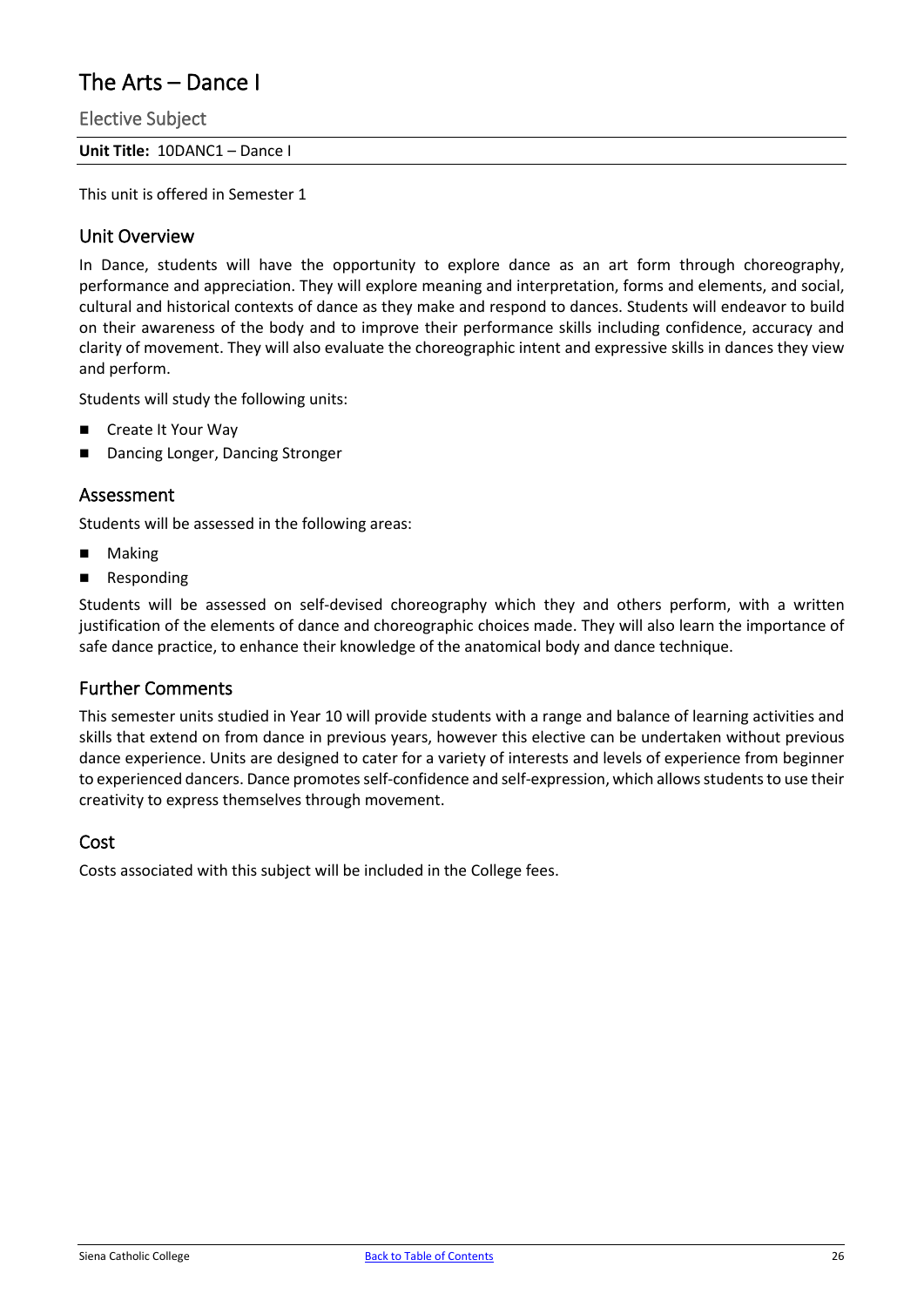## <span id="page-27-0"></span>The Arts – Dance II

Elective Subject

**Unit Title:** 10DANC2 – Dance II

This unit is offered in Semester 2

#### Unit Overview

In Dance, students will have the opportunity to explore dance as an art form through choreography, performance and appreciation. They will explore meaning and interpretation, forms and elements, and social, cultural and historical contexts of dance as they make and respond to dances. Students will endeavor to build on their awareness of the body and to improve their performance skills including confidence, accuracy and clarity of movement. They will also evaluate the choreographic intent and expressive skills in dances they view and perform.

Students will study the following unit:

Dance and Technology

#### Assessment

Students will be assessed in the following areas:

- Making
- **Responding**

Students will be assessed on self and group devised choreography to a stimulus of their own choice, which they will develop into a dance film. A written justification of the elements of dance and choices made will reflect the process the students undertake. They will also evaluate the elements and the choreographer's intention of a professional dance film.

#### Further Comments

This semester the unit studied in Year 10 provides students with a range and balance of learning activities and skills that extend on from dance in previous years, however this elective can be undertaken without previous dance experience. Units are designed to cater for a variety of interests and levels of experience from beginner to experienced dancers. Dance promotes self-confidence and self-expression which allows students to use their creativity to express themselves through movement and technological devices.

#### Cost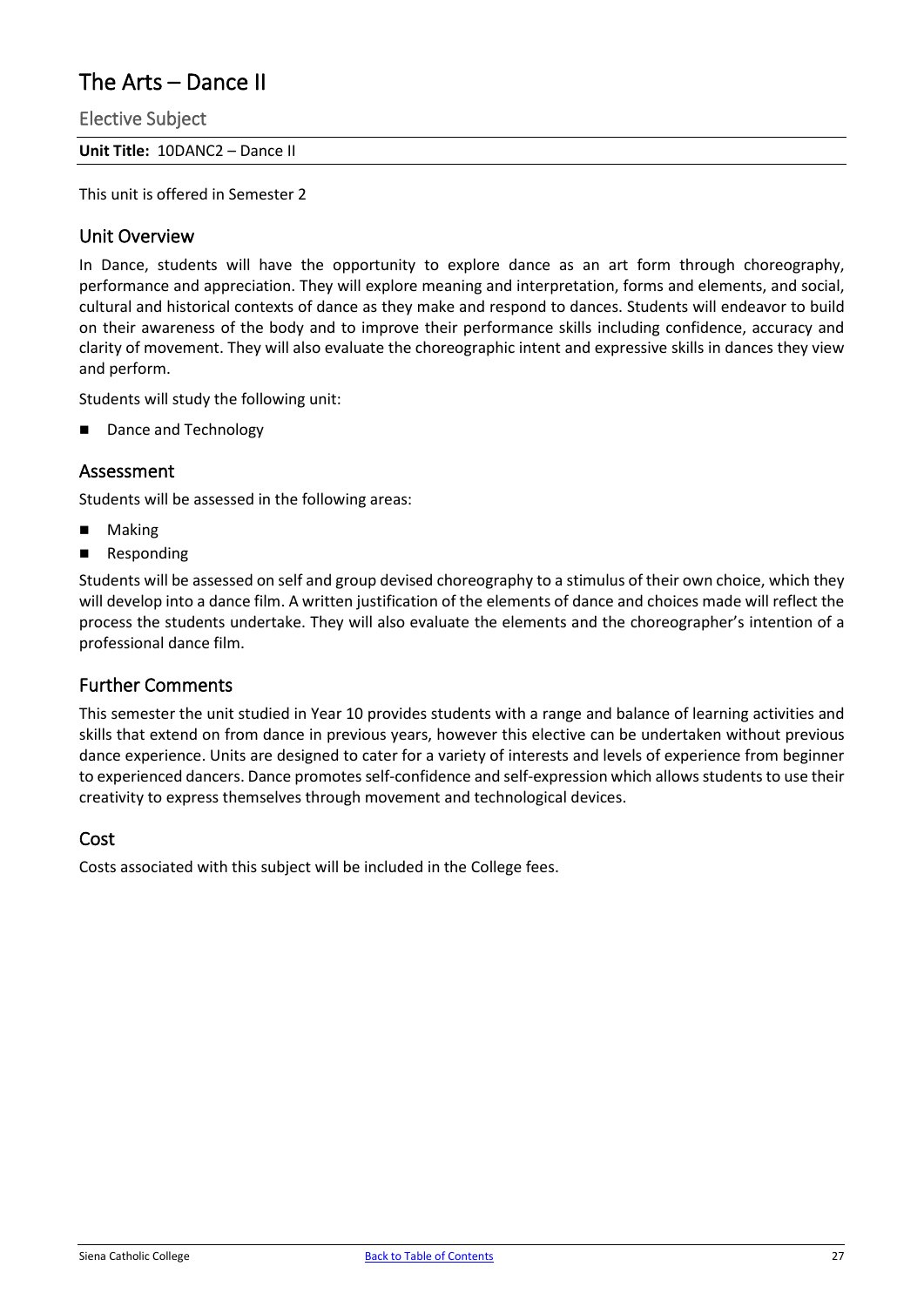## <span id="page-28-0"></span>The Arts – Drama I

Elective Subject

**Unit Title:** 10DRAC1 – Drama I

This unit is offered in Semester 1

#### Unit Overview

In Drama, students explore, depict and celebrate human experience by imagining and representing other people through live performance. Students analyse the elements of drama, forms and performance styles and evaluate meaning and aesthetic effect in the drama they devise, interpret, perform and view.

This semester students will explore Contemporary Issue Based Theatre and Shakespearean and Physical Theatre and reimagine historical playtexts in a contemporary setting. They will develop and sustain different roles and characters for given circumstances and intentions. They will perform devised and scripted drama in different forms, styles and performance spaces. They will collaborate with others to plan, direct, produce, rehearse and refine performances. They will select and use the elements of drama, narrative and structure in directing and acting to engage audiences. Students will learn to refine performance and expressive skills in voice and movement to convey dramatic action.

Students will study the following units:

Envisioning Australian contemporary performance

#### Assessment

Students will be assessed in the following areas:

- Making: Forming and Performing
- **Responding**

Students will be assessed through a combination of performance work, written assignment tasks, oral expression and self/peer evaluation.

#### Further Comments

Semester units studied in Year 10 provide students with a range and balance of learning activities and skills that develop in complexity from the Year 9 Drama course. Units are designed to cater for a variety of interests and prepare students for further study in Senior Drama courses. Drama promotes self-confidence and develops students' skills in oral presentation for a variety of situations now and in the future.

#### Cost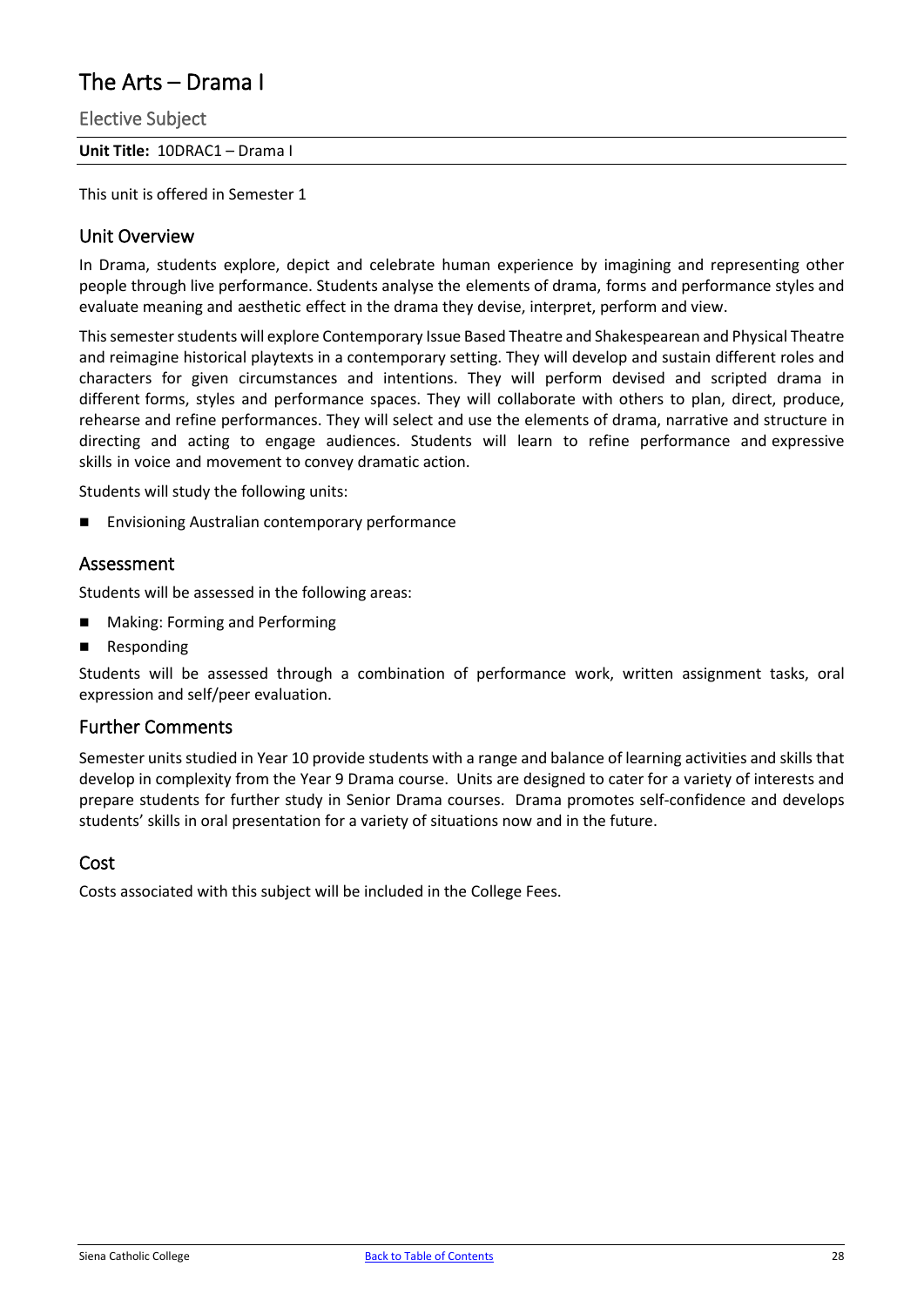## <span id="page-29-0"></span>The Arts – Drama II

Elective Subject

**Unit Title:** 10DRAC2 – Drama II

This unit is offered in Semester 2

#### Unit Overview

In Drama, students explore, depict and celebrate human experience by imagining and representing other people through live performance. Students analyse the elements of drama, forms and performance styles and evaluate meaning and aesthetic effect in the drama they devise, interpret, perform and view.

This semester students will explore Australian Gothic Theatre including the foundations of ritual and ensemble work as a theatre device. They will develop and sustain different roles and characters for given circumstances and intentions. They will perform devised and scripted drama in different forms, styles and performance spaces. They will collaborate with others to plan, direct, produce, rehearse and refine performances. They will select and use the elements of drama in directing and acting to engage audiences. Students will learn to refine performance and expressive skills in voice and movement to convey dramatic action.

Students will study the following units:

Creating a vision of Australia through a contemporary lens

#### Assessment

Students will be assessed in the following areas:

- **Making: Forming and Performing**
- Responding

Students will be assessed through a combination of performance work, written assignment tasks, oral expression and self/peer evaluation.

#### Further Comments

Semester units studied in Year 10 provide students with a range and balance of learning activities and skills that develop in complexity from the Year 9 Drama course. Units are designed to cater for a variety of interests and prepare students for further study in Senior Drama courses. Drama promotes self-confidence and develops students' skills in oral presentation for a variety of situations now and in the future.

#### Cost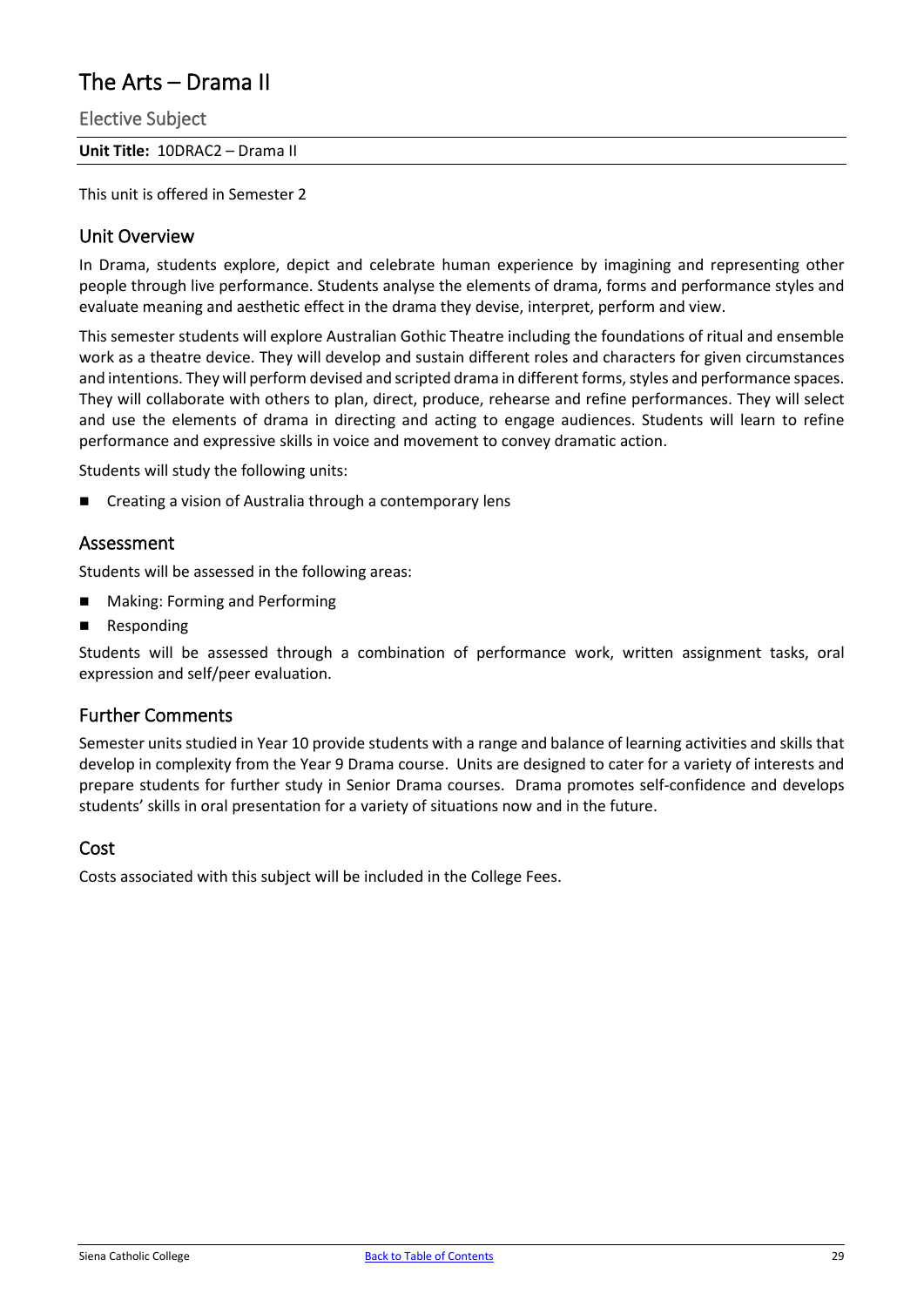## <span id="page-30-0"></span>The Arts – Media Arts I

Elective Subject

**Unit Title:** 10MEDAC1 – Media Arts I

This unit is offered in Semester 1

#### Unit Overview

In Media Arts, students develop knowledge, understanding and skills in the creative use of communications technologies and digital materials to tell stories and explore concepts for diverse purposes and audiences. They use genre and media conventions and shape technical and symbolic elements for specific purposes and meaning. Students collaborate with others in design and production processes, and control equipment and technologies to achieve their intentions.

This semester students will explore time place and culture in film and the world of film trailers, developing skills and their own unique style of film creation. They will learn how to evaluate and analyse genre and media conventions forming an understanding of social and institutional contexts. Through making tasks students will integrate and shape the technical and symbolic elements of film for specific purposes, meaning and audience.

Students will study the following units:

- Sand, surf and society
- Genre Flip

#### Assessment

Students will be assessed in the following areas:

- Making
- **Responding**

Students will be assessed in a variety of formats that integrate 21<sup>st</sup> century skills including collaboration, use of technologies and innovative practices.

#### Cost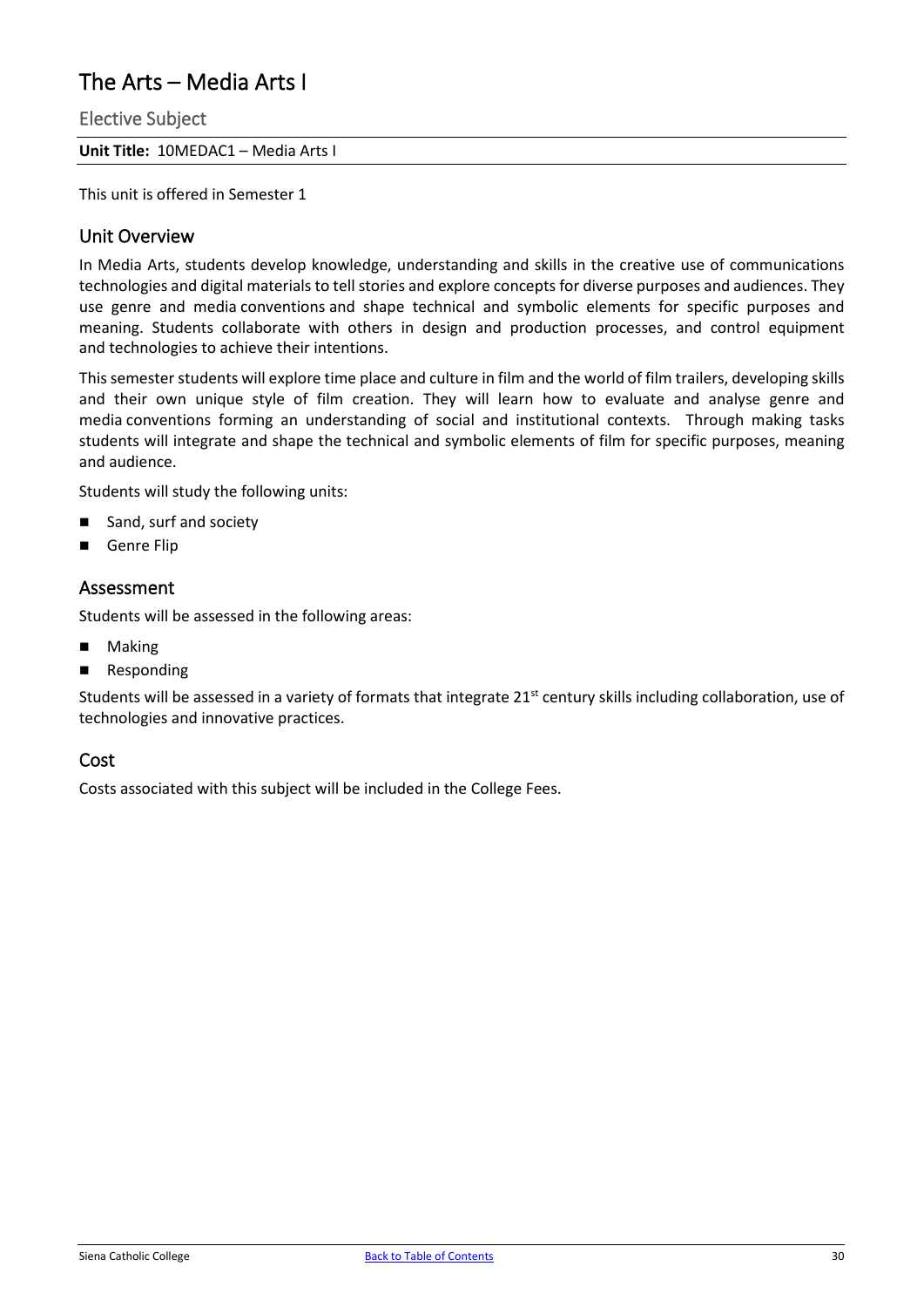## <span id="page-31-0"></span>The Arts – Media Arts II

Elective Subject

**Unit Title:** 10MEDAC2 – Media Arts II

This unit is offered in Semester 2

#### Unit Overview

In Media Arts, students develop knowledge, understanding and skills in the creative use of communications technologies and digital materials to tell stories and explore concepts for diverse purposes and audiences. They use genre and media conventions and shape technical and symbolic elements for specific purposes and meaning. Students collaborate with others in design and production processes, and control equipment and technologies to achieve their intentions.

This semester students will explore digital storytelling and biographical film, developing skills and their own unique style of film creation. They will learn how to evaluate and analyse genre and media conventions forming an understanding of social and institutional contexts. Through making tasks students will integrate and shape the technical and symbolic elements of film for specific purposes, meaning and audience.

Students will study the following units:

- Digital storytelling
- Self Portraits

#### Assessment

Students will be assessed in the following areas:

- Making
- **Responding**

Students will be assessed in a variety of formats that integrate 21<sup>st</sup> century skills including collaboration, use of technologies and innovative practices.

#### Cost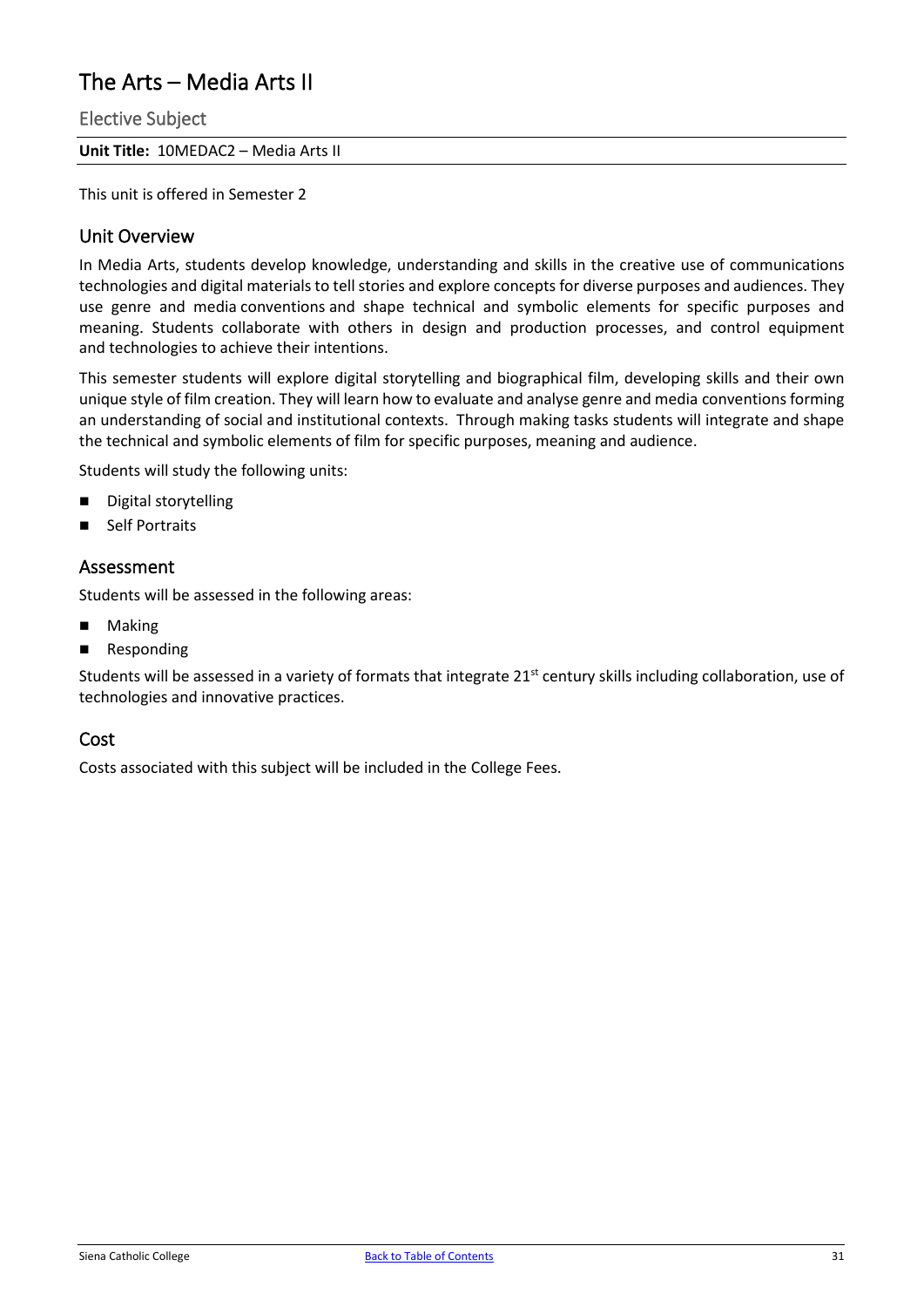## <span id="page-32-0"></span>The Arts – Music I

Elective Subject

**Unit Title:** 10MUSC1 – Music I

This unit is offered in Semester 1

#### Unit Overview

In Music, students learn through engagement with a variety of music genres, practices and concepts. Students will learn how to interpret and manipulate the musical elements to create their own individualised style. Music assists students in developing skills in working independently and collaboratively, reflecting authentic practices of music performers, composers and audiences. Students develop highly transferable skills and the capacity for flexible, creative thinking.

This semester students will explore how cultural and personal identity is expressed through the production of popular music. They will use their knowledge to develop their own unique style of performance and composition. They will manipulate the elements of music to communicate meaning through individual and small group performances. Students will develop their skills by composing a song portraying either cultural or personal identity.

Students will study the following units:

- Who am I?
- Undercover Artist

#### Assessment

Students will be assessed in the following areas:

- Making performing and composing music
- **Responding**

Students will be assessed through a combination of performance, composition and written tasks.

#### Cost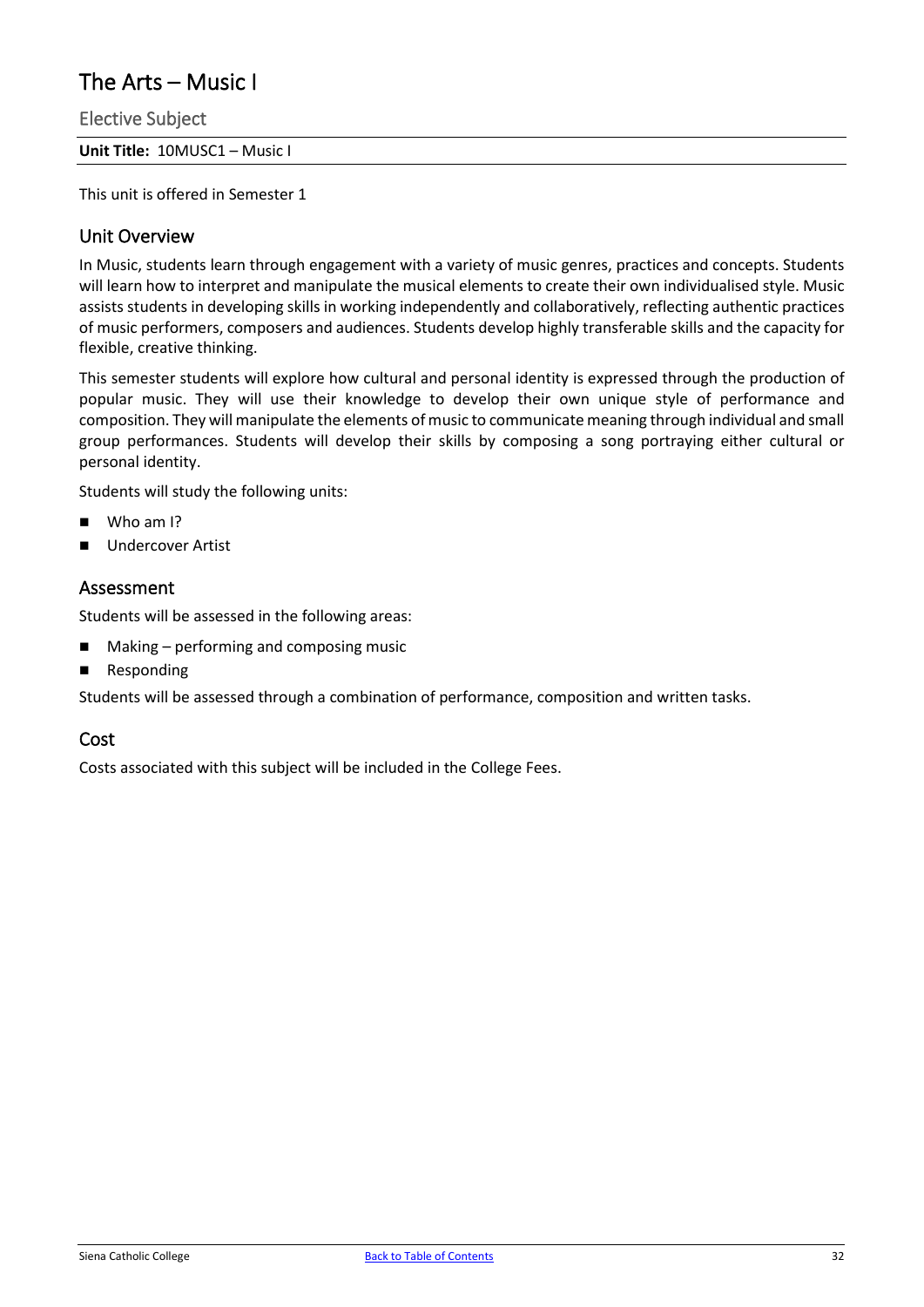## <span id="page-33-0"></span>The Arts – Music II

Elective Subject

**Unit Title:** 10MUSC2 – Music II

This unit is offered in Semester 2

#### Unit Overview

In Music, students learn through engagement with a variety of music genres, practices and concepts. Students will learn how to interpret and manipulate the musical elements to create their own individualised style. Music assists students in developing skills in working independently and collaboratively, reflecting authentic practices of music performers, composers and audiences. Students develop highly transferable skills and the capacity for flexible, creative thinking.

This semester students will explore how music technology has evolved through time with a focus on Electronic Dance Music (EDM). They will use their knowledge to develop their own unique style of performance and composition. They will manipulate the elements of music to communicate meaning through individual and small group performances. Students will develop their skills by composing a song in the style of EDM.

Students will study the following units:

- Technology through the Ages
- Music of the Stage

#### Assessment

Students will be assessed in the following areas:

- $\blacksquare$  Making performing and composing music
- **Responding**

Students will be assessed through a combination of performance, composition and written tasks.

#### Cost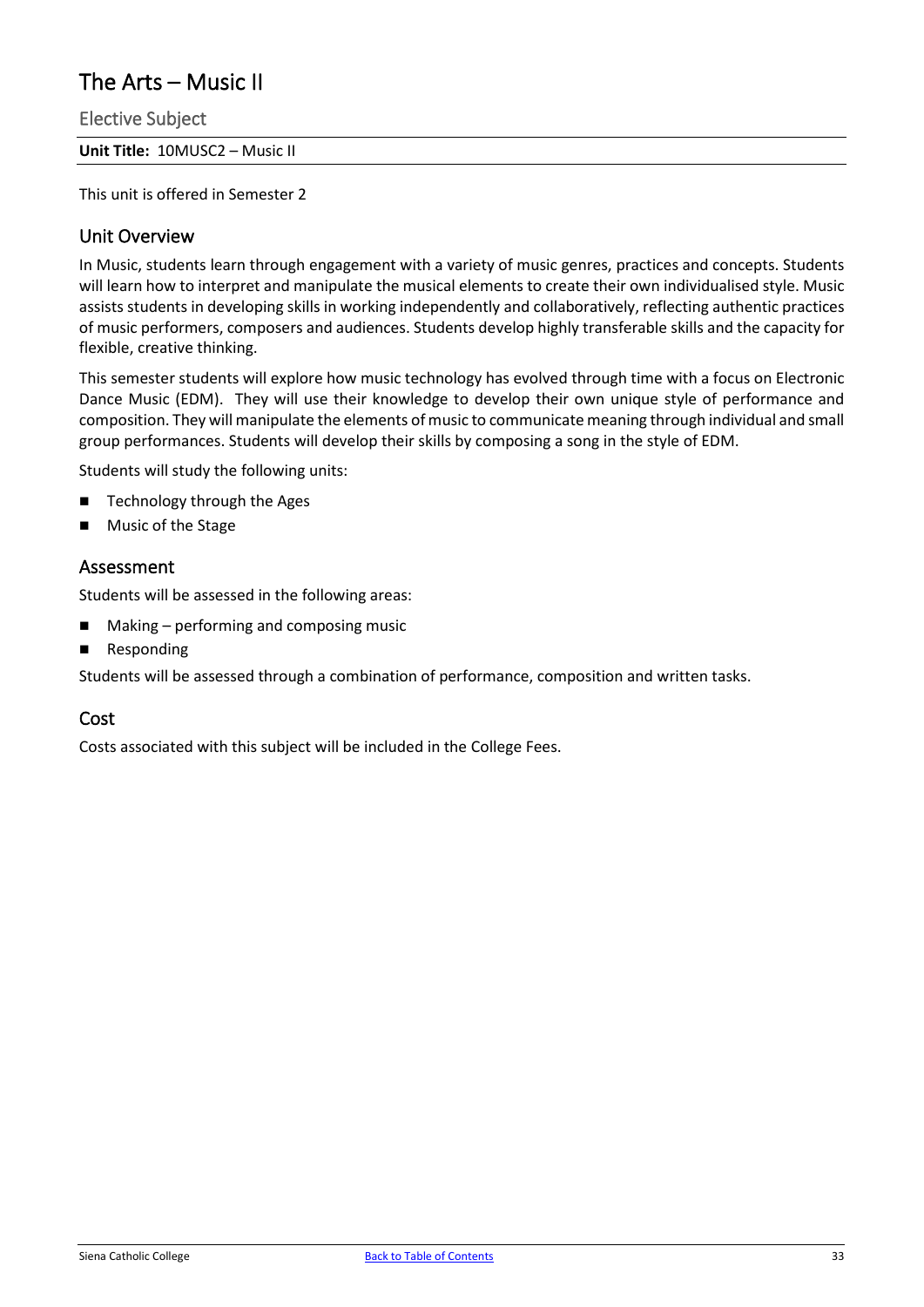## <span id="page-34-0"></span>The Arts – Visual Arts I

Elective Subject

**Unit Title:** 10VARTC1 – Visual Arts

This unit is offered in Semester 1

#### Unit Overview

In Visual Arts students learn through direct engagement with two-dimensional, three-dimensional and fourdimensional art practices and concepts. Students will learn how to manipulate materials and techniques to develop, refine and represent ideas and subject matter in their artworks. Students will also learn how to evaluate artworks and analyse connections between visual conventions, practices and viewpoints that represent their own and others' ideas.

In Semester 1 students will explore the internal and external worlds through the creation of artworks such as still life and landscape painting, lino printing and aerial resin paintings.

Students will study the following unit:

Developing a Concept – The World Around You

#### Assessment

Students will be assessed in the following areas:

- Making
- **Responding**

Students will be assessed on practical making tasks, folio /art journal submission and written assignments.

#### Further Comments

The Art program provides an extension of the media based course in Year 9 with emphasis in Year 10 on knowledge and understanding of the elements and principles of design. Year 10 takes a theme-oriented approach where self-expression and creativity as a means of visual communication and art appraisal are emphasised. For students wishing to study Visual Art in Senior school, the selection of Art in both semesters is preferred, but not essential.

#### Cost